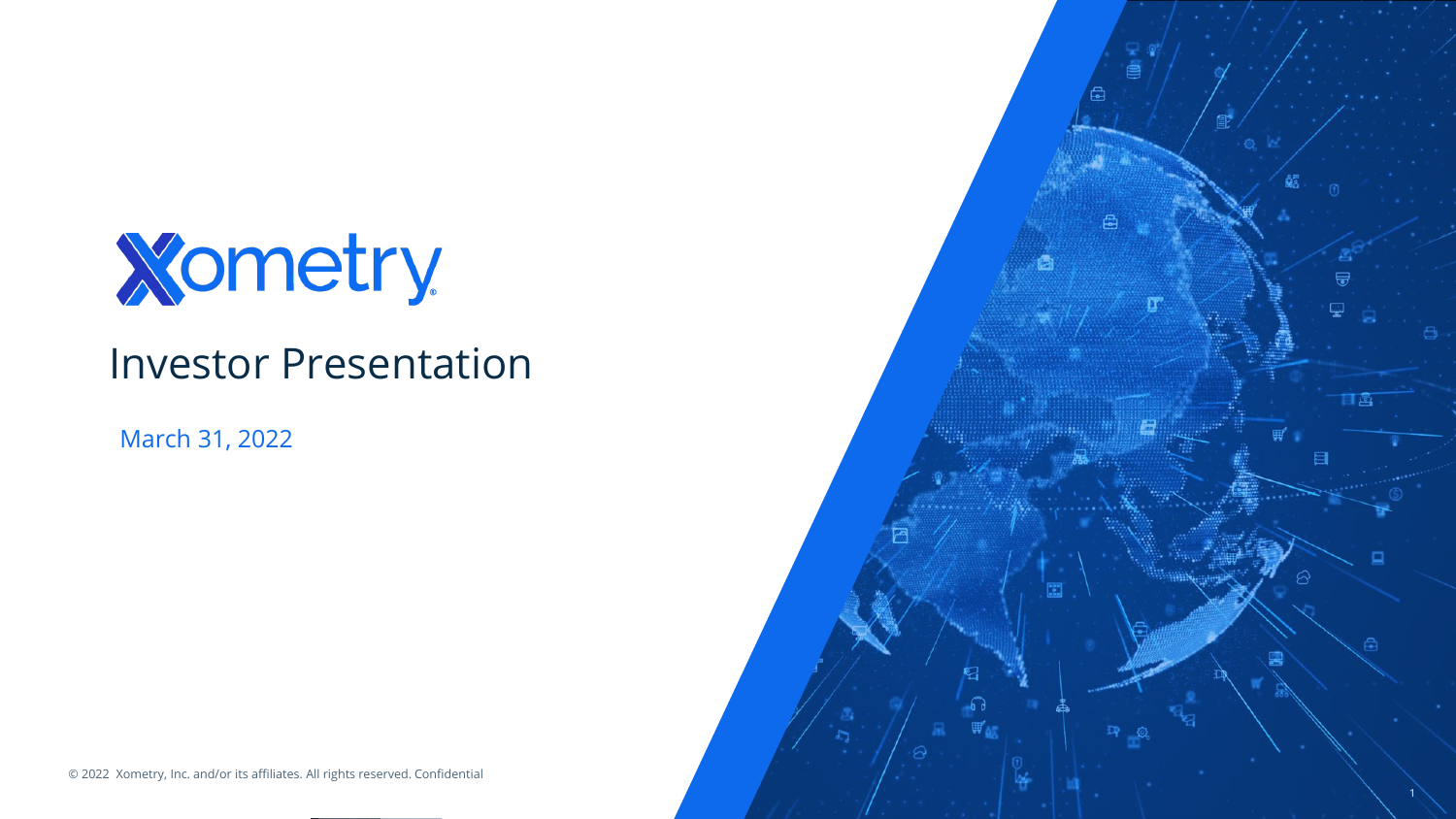# Safe Harbor

This presentation contains forward-looking statements. All statements other than statements of historical facts contained in this presentation, including statements regarding the Company's future results of operations and financial position, business strategy, ability to maintain existing, and establish new, strategic partnerships or other arrangements with buyers or sellers on the Company's platform, the potential market size for the Company's platform and other solutions and plans and objectives of management for future operations are forward-looking statements. These statements involve known and unknown risks, uncertainties and other important factors that may cause the Company's actual results, performance or achievements to be materially different from any future results, performance or achievements expressed or implied by the forward-looking statements. Because forward-looking statements are inherently subject to risks and uncertainties, some of which cannot be predicted or quantified and some of which are beyond the Company's control, you should not rely on these forward-looking statements as predictions of future events. The events and circumstances reflected in the Company's forward-looking statements may not be achieved or occur and actual results could differ materially from those projected in the forward-looking statements. Except as required by applicable law, the Company does not plan to publicly update or revise any forward-looking statements contained herein, whether as a result of any new information, future events, changed circumstances or otherwise.

This presentation also contains estimates and other statistical data from both independent third parties and the Company relating to market size and growth and other data about the Company's industry. This data involves a number of assumptions and limitations, and you are cautioned not to give undue weight to such estimates. While the Company believes the estimates and statistical data from these independent third parties are reliable as of the date of this presentation, it has not independently verified, and makes no representation as to the adequacy, fairness, accuracy or completeness of any information obtained from these third parties. Neither the Company nor any other person makes any representation as to the accuracy or completeness of such data or undertakes any obligation to update such data after the date of this presentation. In addition, projections, assumptions and estimates of the Company's future performance and the future performance of the markets in which the Company operates are necessarily subject to a high degree of uncertainty and risk.

In light of the foregoing, you are urged not to rely on any forward-looking statement or third-party data in reaching any conclusion or making any investment decision about any securities of the Company.

This presentation contains a non-GAAP financial measure and key metrics relating to the Company's past performance. This non-GAAP financial measure is presented in addition to, and not as a substitute for or superior to, measures of financial performance prepared in accordance with U.S. GAAP. There are a number of limitations related to the use of this non-GAAP financial measure versus its nearest GAAP equivalent. For example, other companies may calculate non-GAAP financial measures differently or may use other measures to evaluate their performance, all of which could reduce the usefulness of the Company's non-GAAP financial measure as a tool for comparison. The Company has provided a reconciliation of this measure to the most directly comparable GAAP measure, which is available in the Appendix.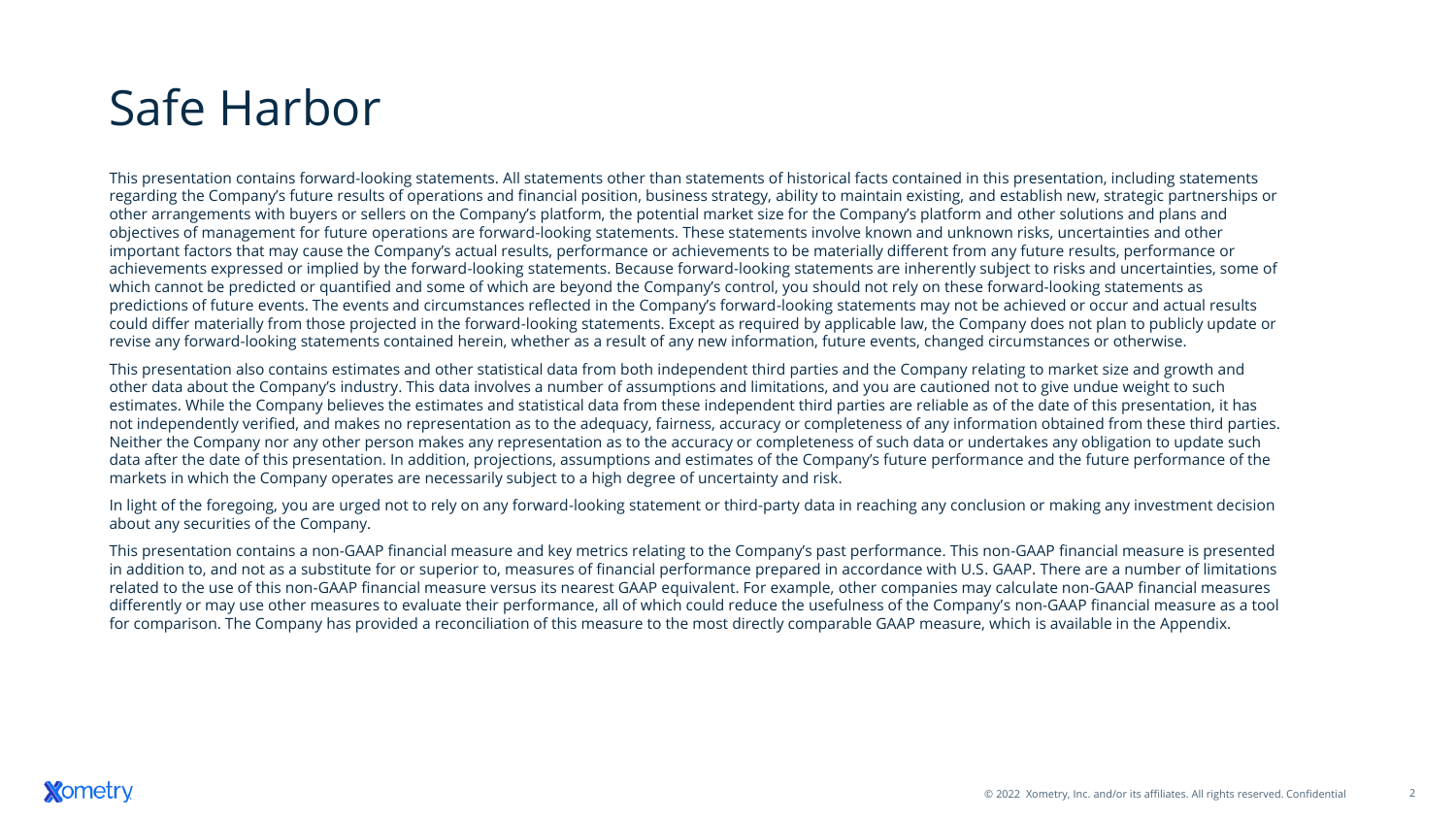### **Q4 2021**

# Key Financial **Highlights**

| K | = Thomas |
|---|----------|
|   |          |







#### \$(11.9M) Q4 Adjusted EBITDA<sup>(1)</sup> **(17.7)%** Q4 Adjusted EBITDA margin









3

(1) We define Adjusted EBITDA as net income (loss) excluding interest income (expense), income tax (expense) benefit, and certain other non-cash or non-recurring items impacting net loss from time to time, principally comprised of depreciation and amortization, stock-based compensation, transaction costs, charitable contributions, income from unconsolidated joint venture and impairment charges. (2) We define Active Buyers as the number of buyers who have made at least one purchase on our marketplace during the last twelve months.

(3) We define a Xometry existing account as an account where at least one buyer has made a purchase on our marketplace.

(4) We define Accounts with Last Twelve-Month, or LTM, Spend of At Least \$50,000 as an account that has spent at least \$50,000 on our marketplace in the most recent twelve-month period.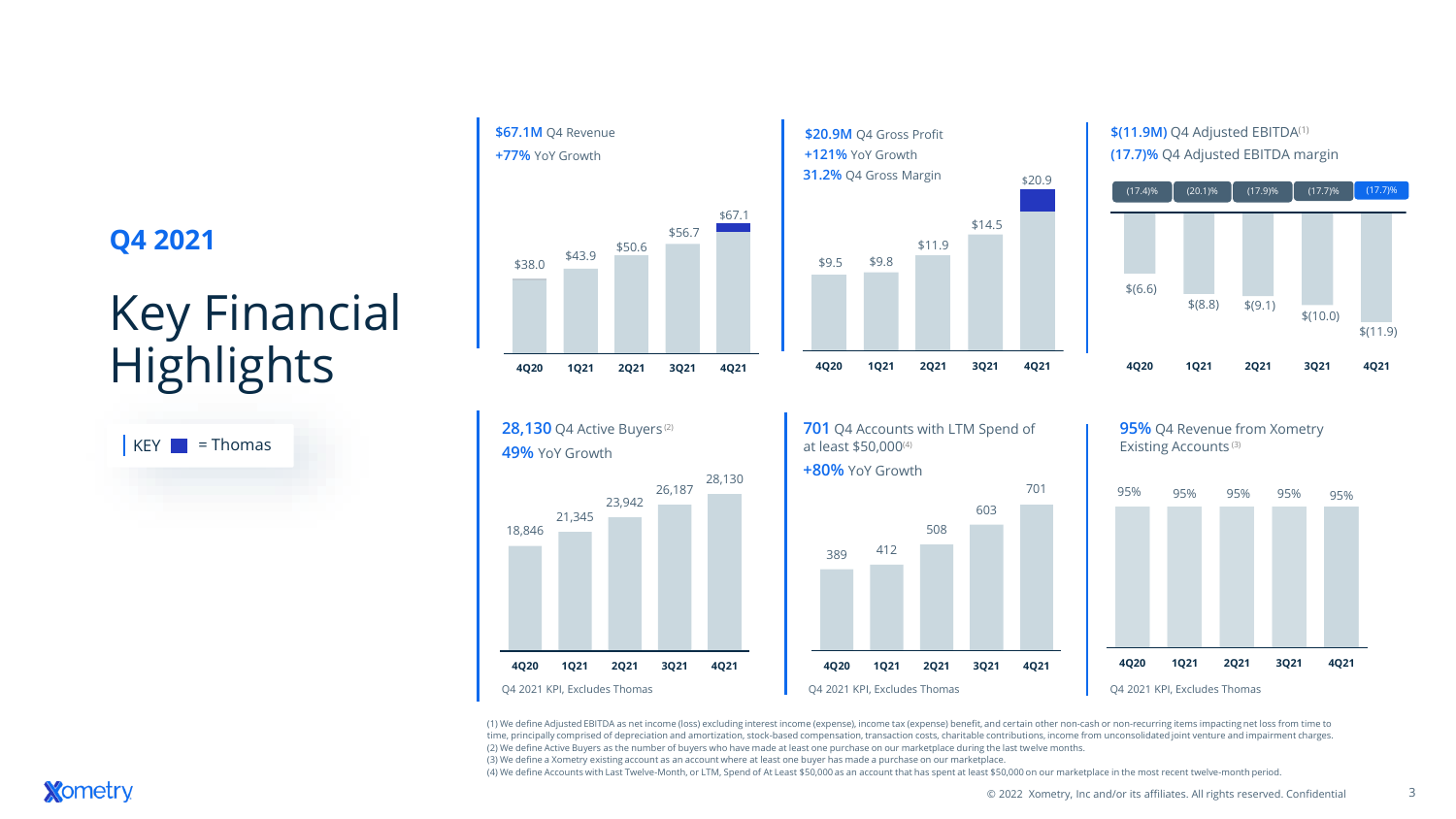## Significant Value Creation from Digitizing Markets

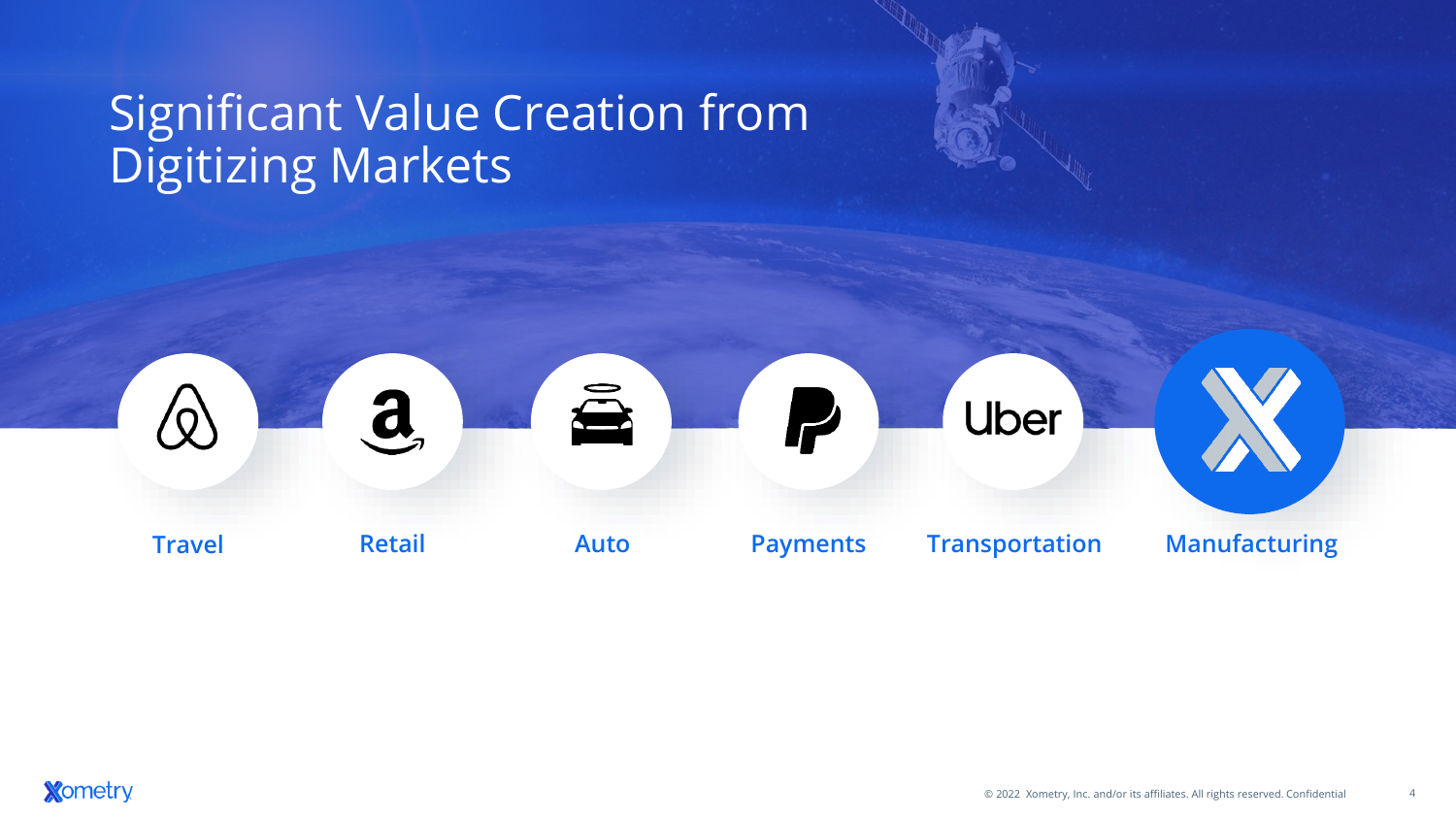# A Large, But Highly Inefficient Market

### Buyer Pain Points



Highly fragmented, regionalized base of manufacturers; 75% of American manufacturers have fewer than 20 employees



Difficult to efficiently find the best price and accurate lead time



Urgent need for resilient and localized supply chains



Increasing focus on ESG issues, from reducing emissions to improving supplier diversity

### Seller Pain Points



Geographic isolation and limited access to customers



Reliance upon antiquated business development practices



Physical and capital resource constraints



Particularly sensitive to payment delays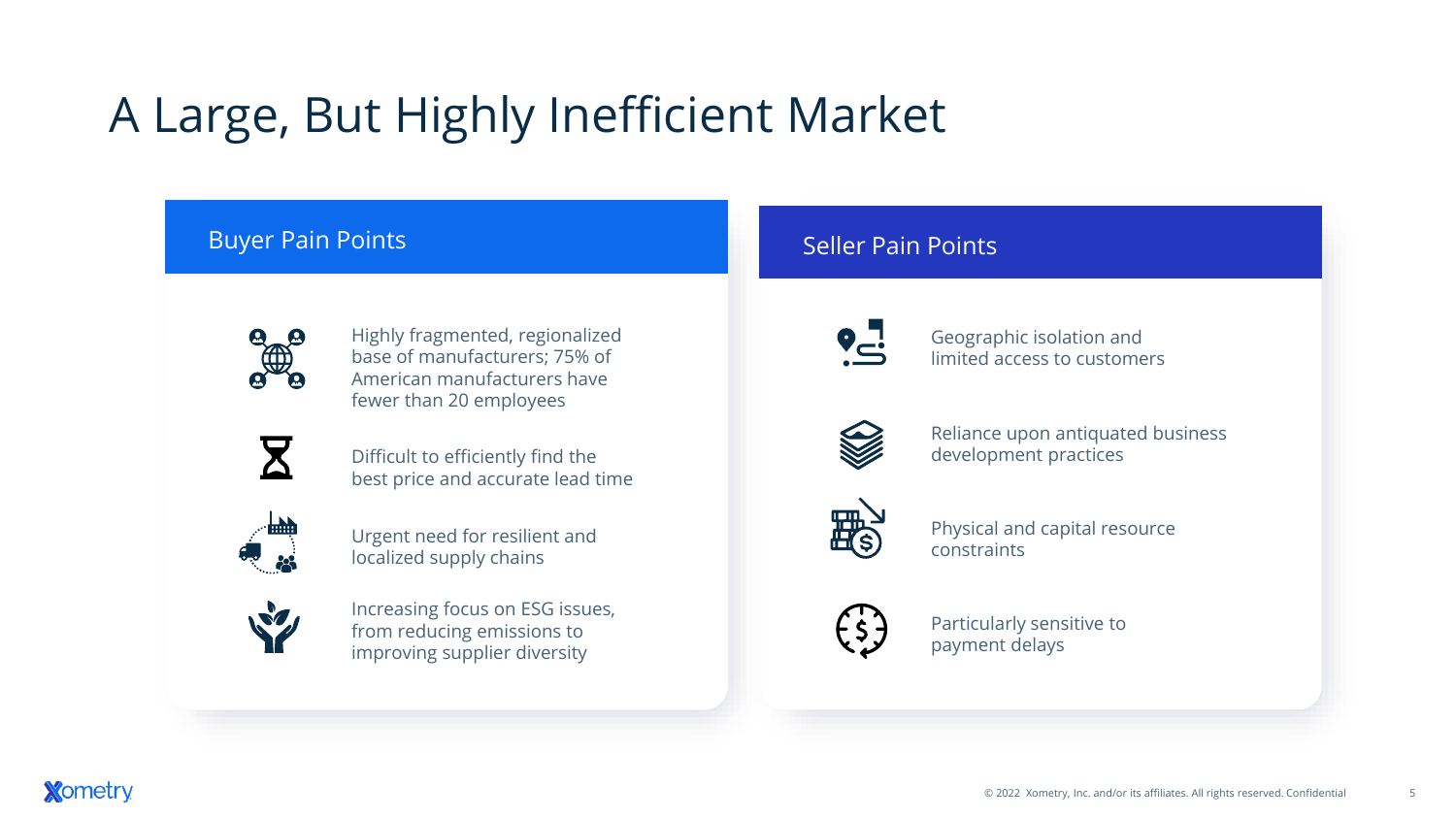# Xometry's Marketplace is the Digital Solution For Buyers and Sellers of Manufacturing Services



6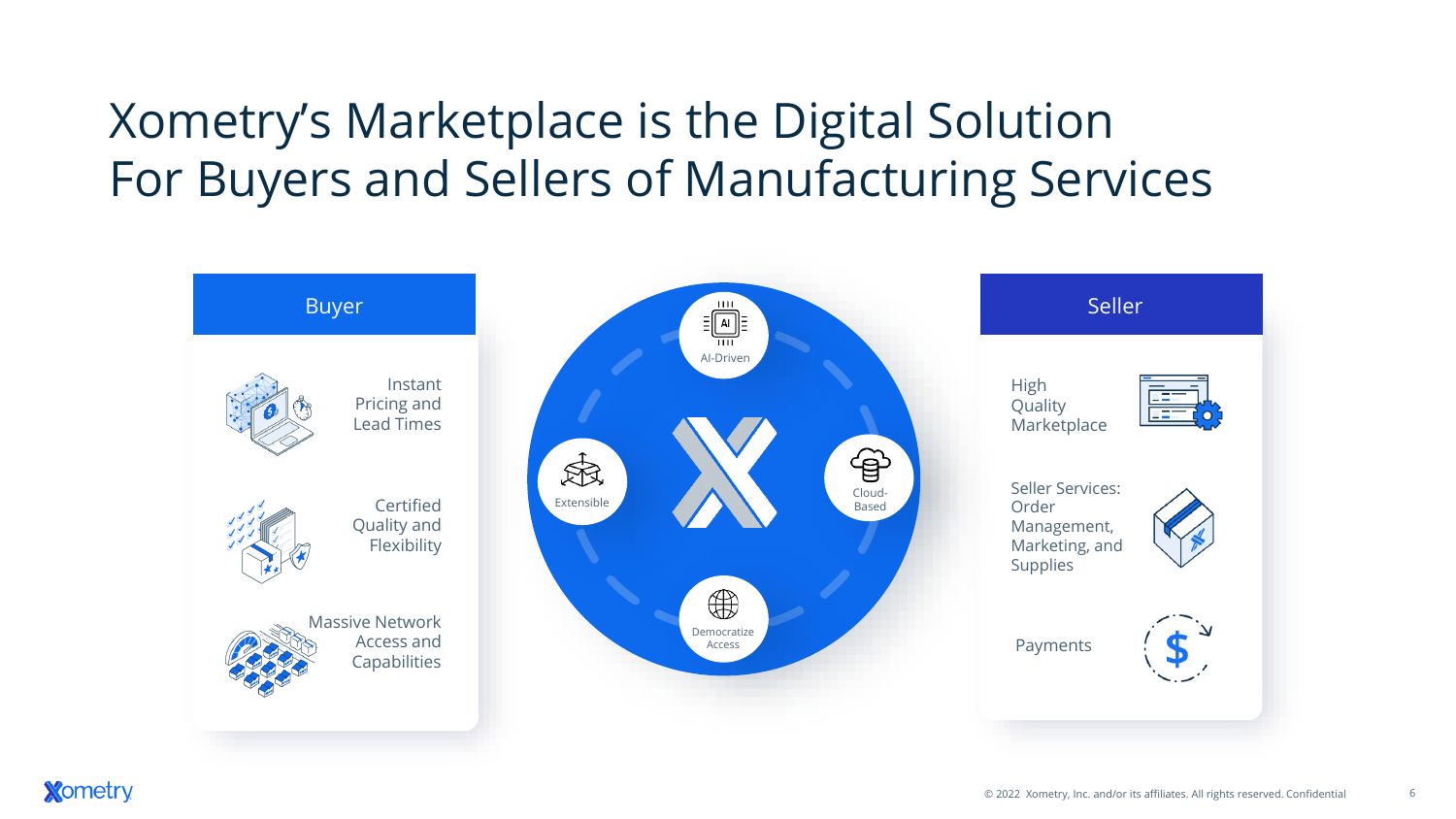### **3D Geometry & Feature Recognition**

enhance pricing accuracy, identify issues, and match orders efficiently

### **Instant**

47

price and lead time quotes for buyers and offers for sellers in seconds

Artificial Intelligence is at the Heart of Our Platform

> Competitive Moat with Millions of Data Inputs and Years of Continuous Improvement

# $\bigcirc$

of buyers and sellers based on order features and seller scoring. Intelligent cross-selling of supplier services

**Matching**

#### **Deep Learning**

**A** 

predicting longevity, frequency and lifetime value for buyers and sellers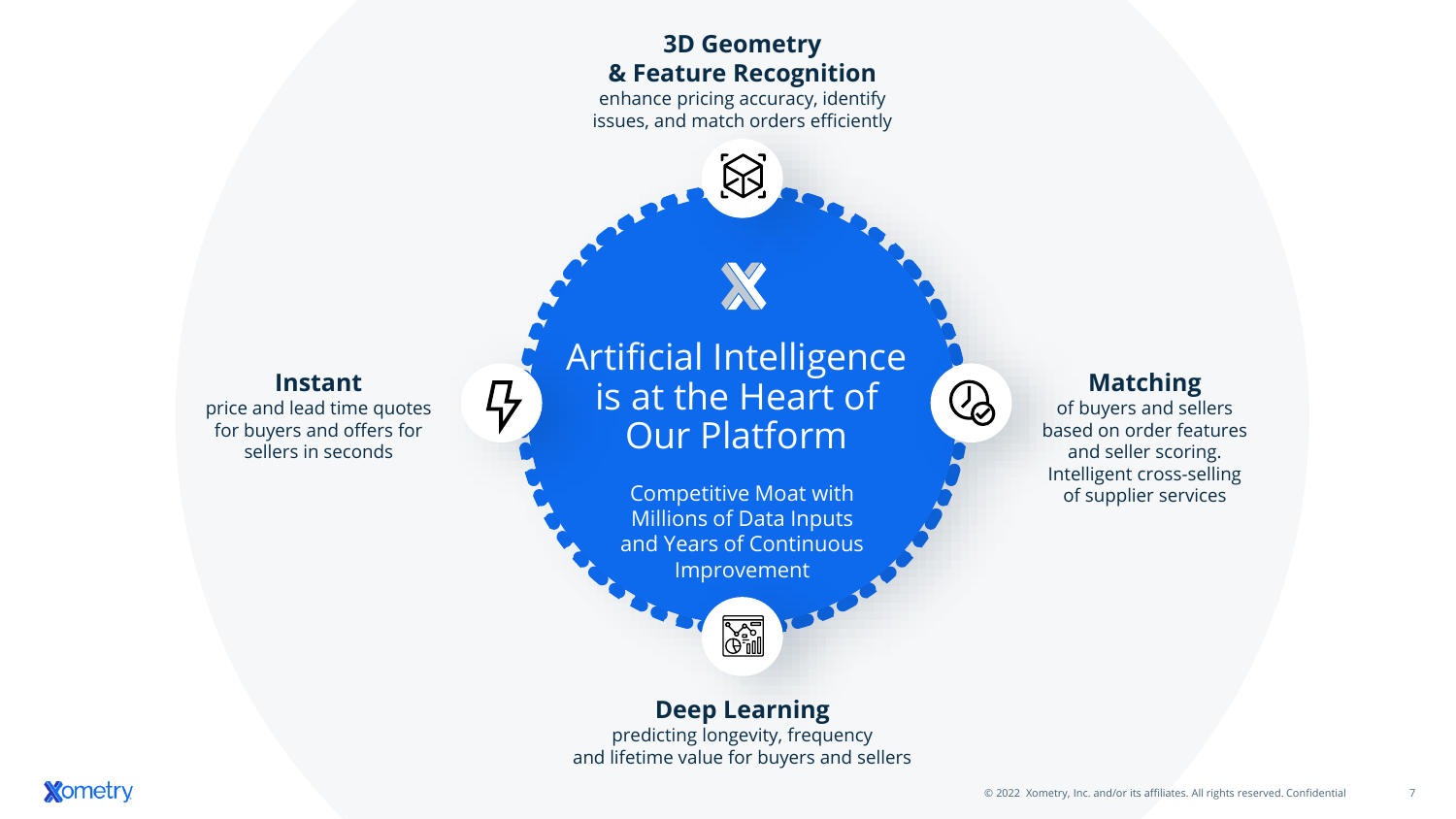# Extensible Marketplace

Xometry's marketplace supports major industries and manufacturing processes across North America, Europe, and Asia

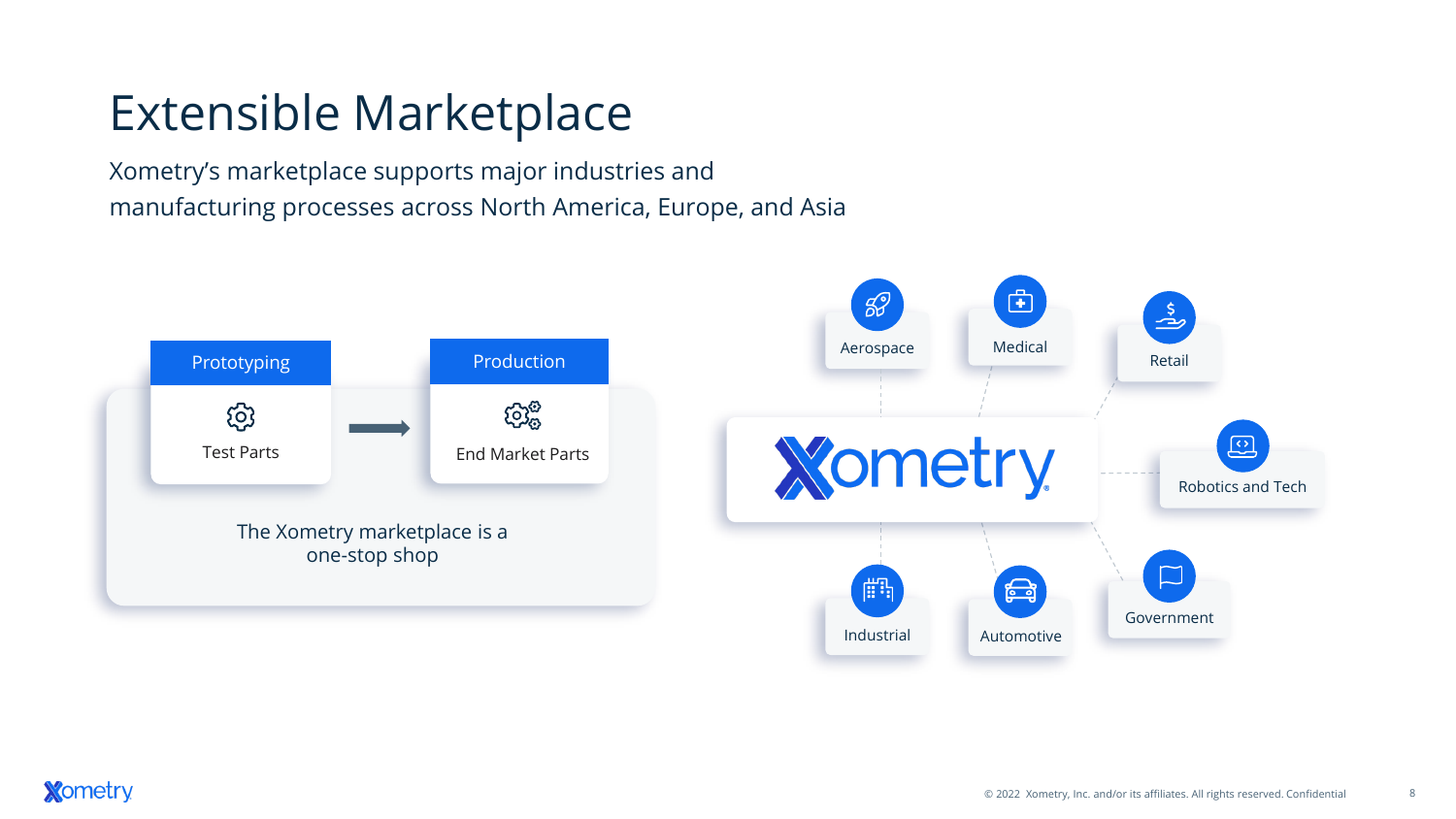# Extensible Marketplace

Xometry's marketplace **supports production** across many industries and manufacturing processes

| <b>Customer Industry</b> | <b>Process</b>                 | <b>Description</b>                                     |  |  |  |  |
|--------------------------|--------------------------------|--------------------------------------------------------|--|--|--|--|
| Agriculture              | Multi-technology and assembly  | Full electro-mechanical robotic assemblies             |  |  |  |  |
| Aerospace and Defense    | <b>CNC</b>                     | Landing gear components                                |  |  |  |  |
| <b>Medical Devices</b>   | Injection molding and assembly | Hospital-use device to assist in medical<br>procedures |  |  |  |  |
| Retail                   | Injection molding              | Shopping carts                                         |  |  |  |  |
| <b>Electric Vehicles</b> | Injection molding              | Seat components                                        |  |  |  |  |
| Oil and Gas              | Die casting                    | Gas meter components                                   |  |  |  |  |
| Automotive               | Metal stamping                 | Electronic control system enclosures                   |  |  |  |  |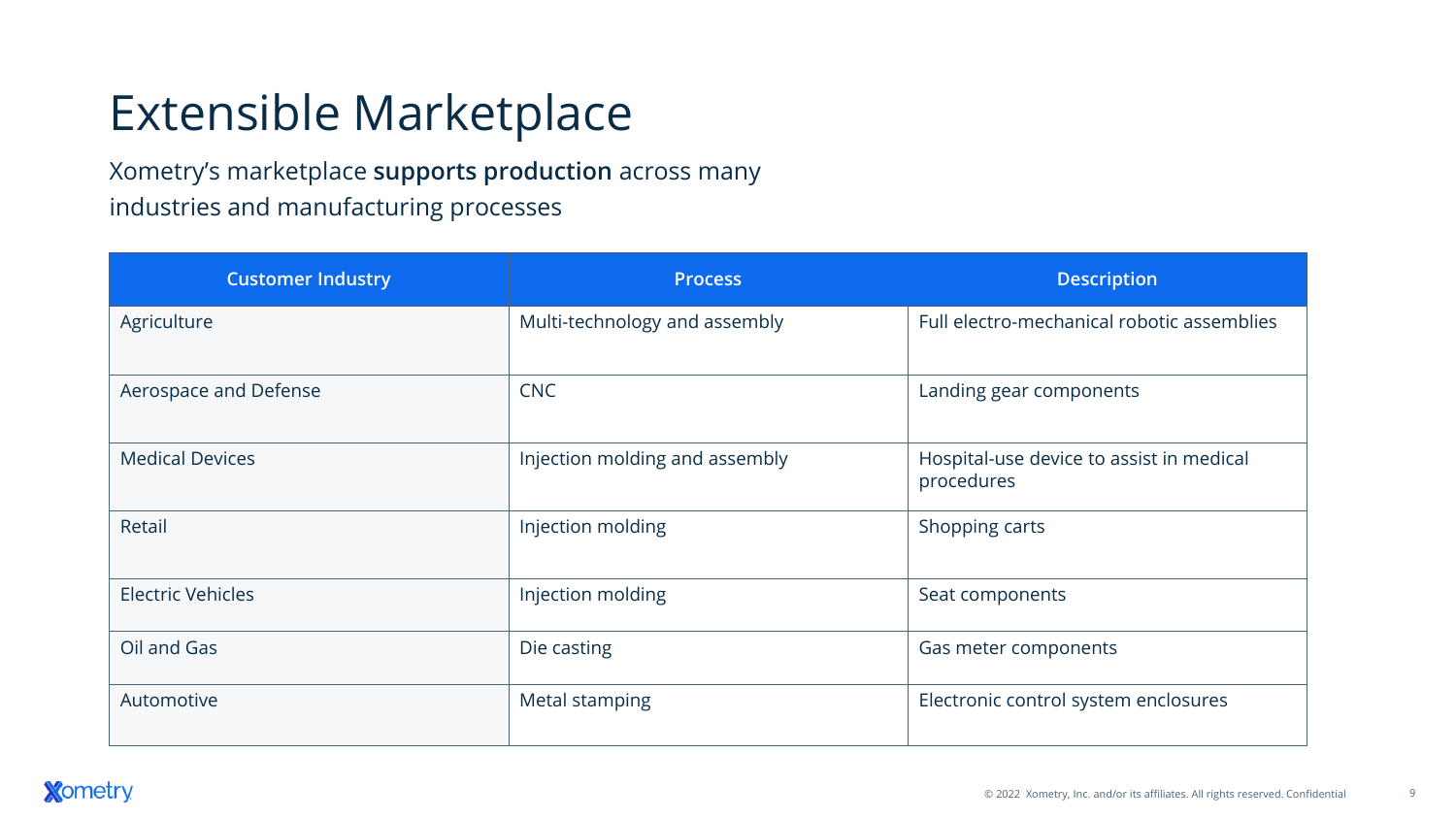Realizing an Effective Land and Expand Strategy

Annual spend (\$ in thousands)











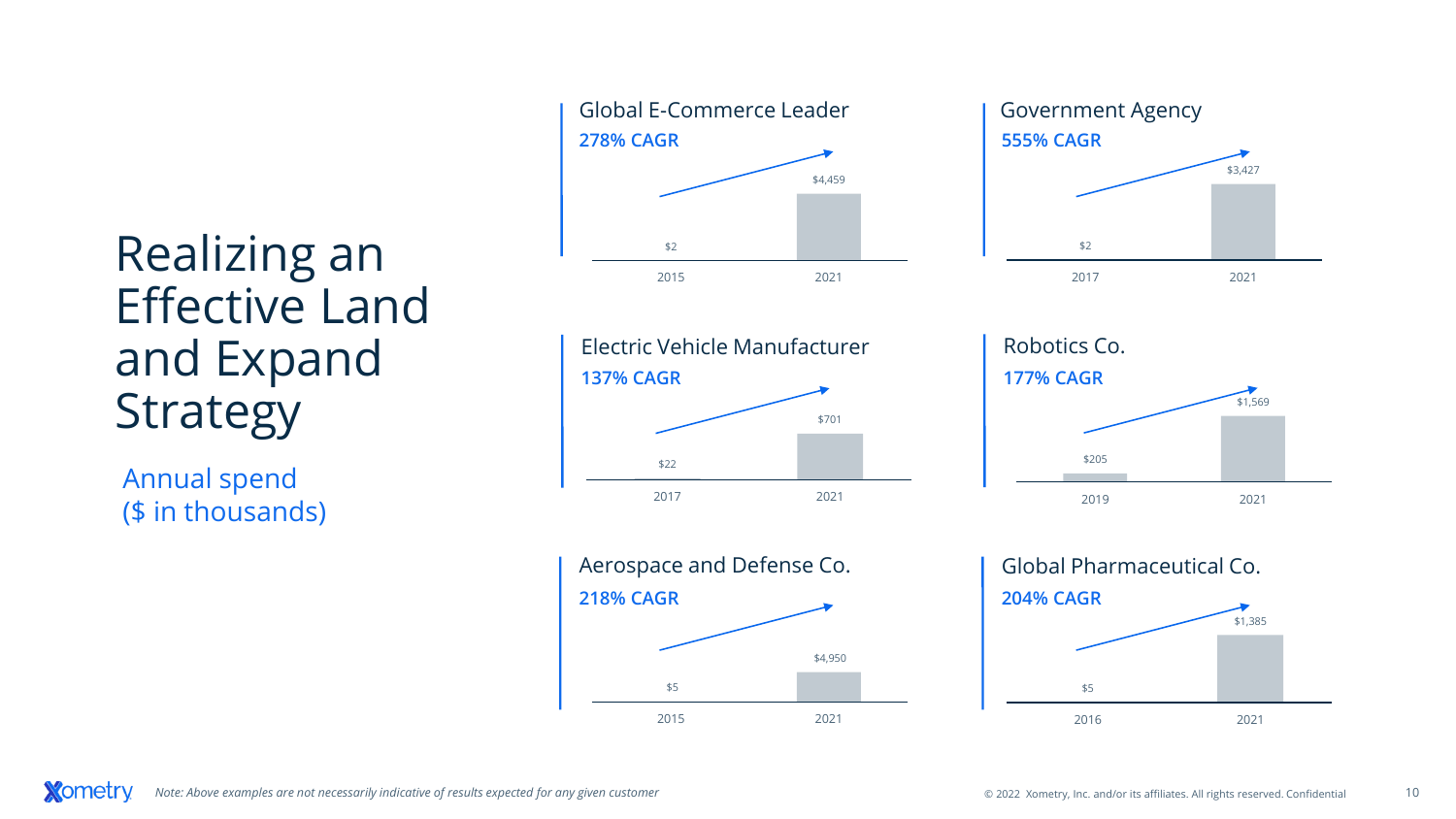## Marketplace Focus Through Product Innovation

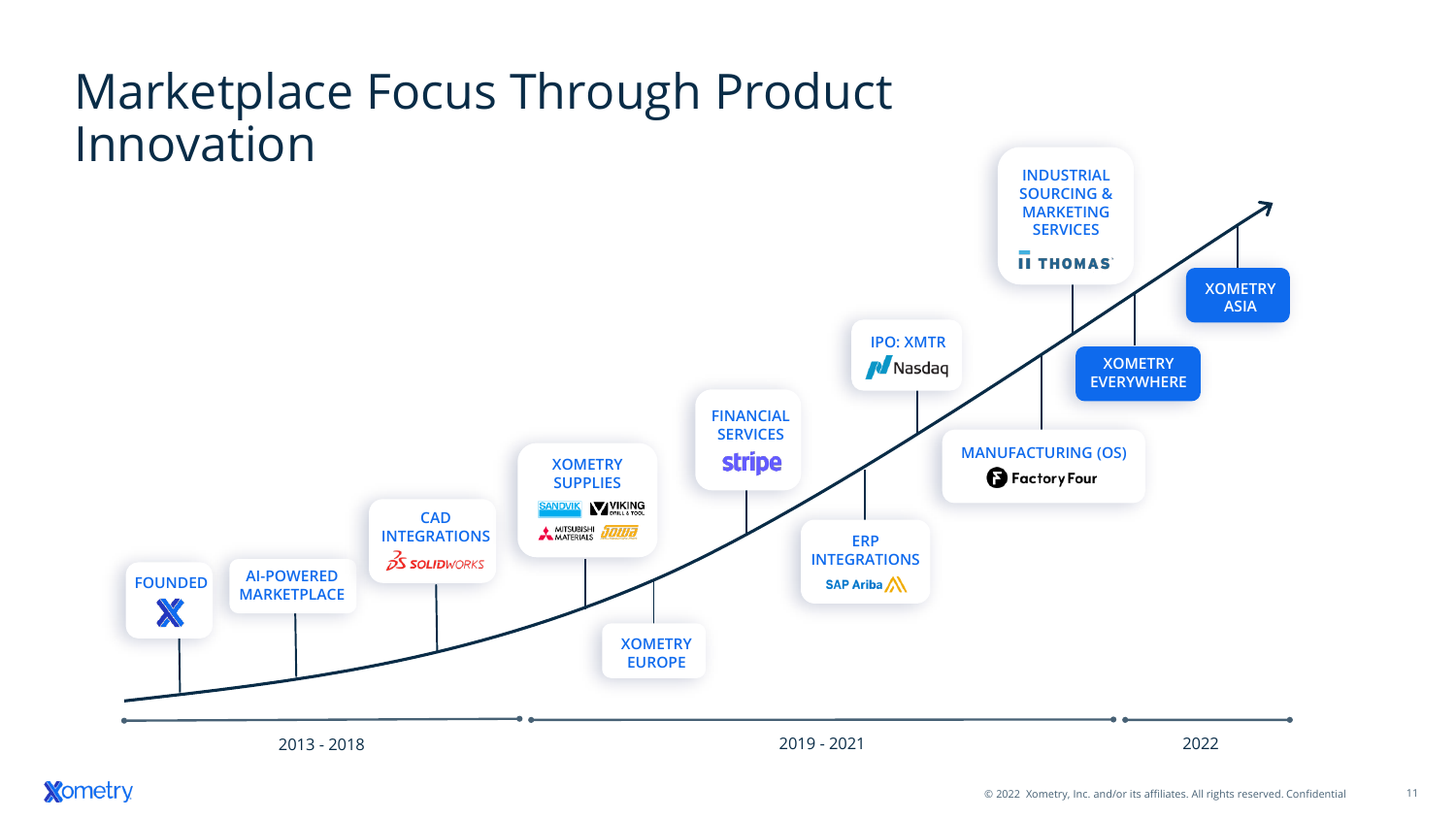# Resulting in Expanded Marketplace Use



*1. We define Active Buyers as the number of buyers who have made at least one purchase on our marketplace in the twelve months ended December 31, 2021.*

*2. We define Accounts with Last Twelve-Month, or LTM, Spend of at Least \$50,000 as an account that has spent at least \$50,000 on our marketplace in the last twelve months.* 

**Xometry** 

*3. For the year ended December 31, 2021. We define Active Sellers as the sellers that have used our platform at least once during the last twelve months to manufacture a product or buy tools or supplies.*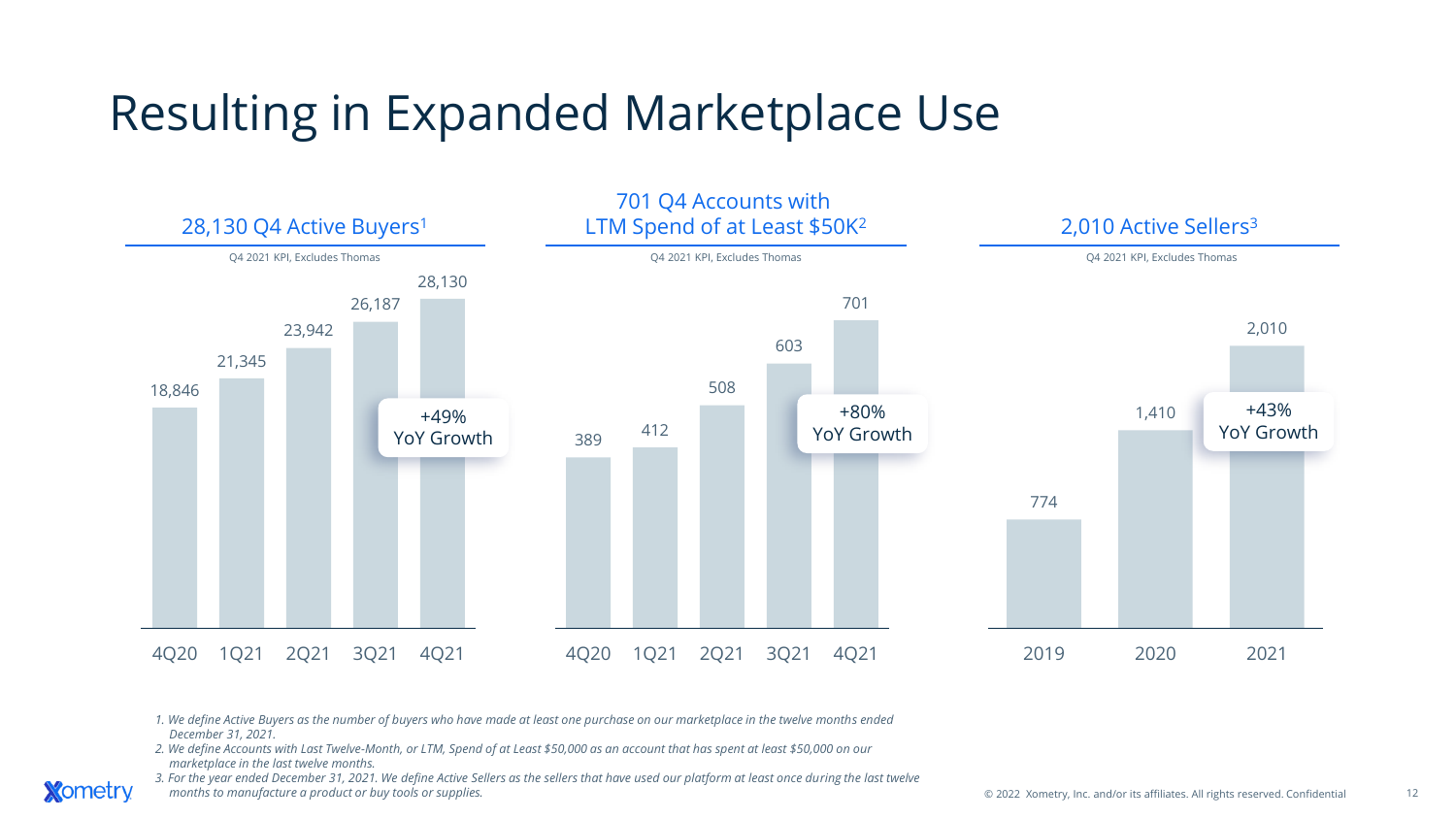# Acquisition of Thomas



On December 9, 2021, Xometry completed the \$300 million acquisition of Thomas in a combination of cash and stock.

*<u>Xometry</u>* 

### **II THOMAS**

A leading platform for industrial product sourcing, supplier selection, and marketing services

1.4 Million Registered Users<sup>1</sup>

in North America

93% Fortune 1000 Source Suppliers on Thomas 500K Sellers<sup>2</sup> In North America

>20 Million Annual Sourcing Sessions<sup>3</sup>

Across 70K industrial categories

*1. We define Registered Users as unique individuals that complete a registration form on the Thomasnet.com platform. 2. We define Sellers as businesses with paid or freemium listings on the Thomasnet.com platform. 3. We define Annual Sourcing Sessions as total estimated user sessions on the Thomasnet.com platform for 2021.*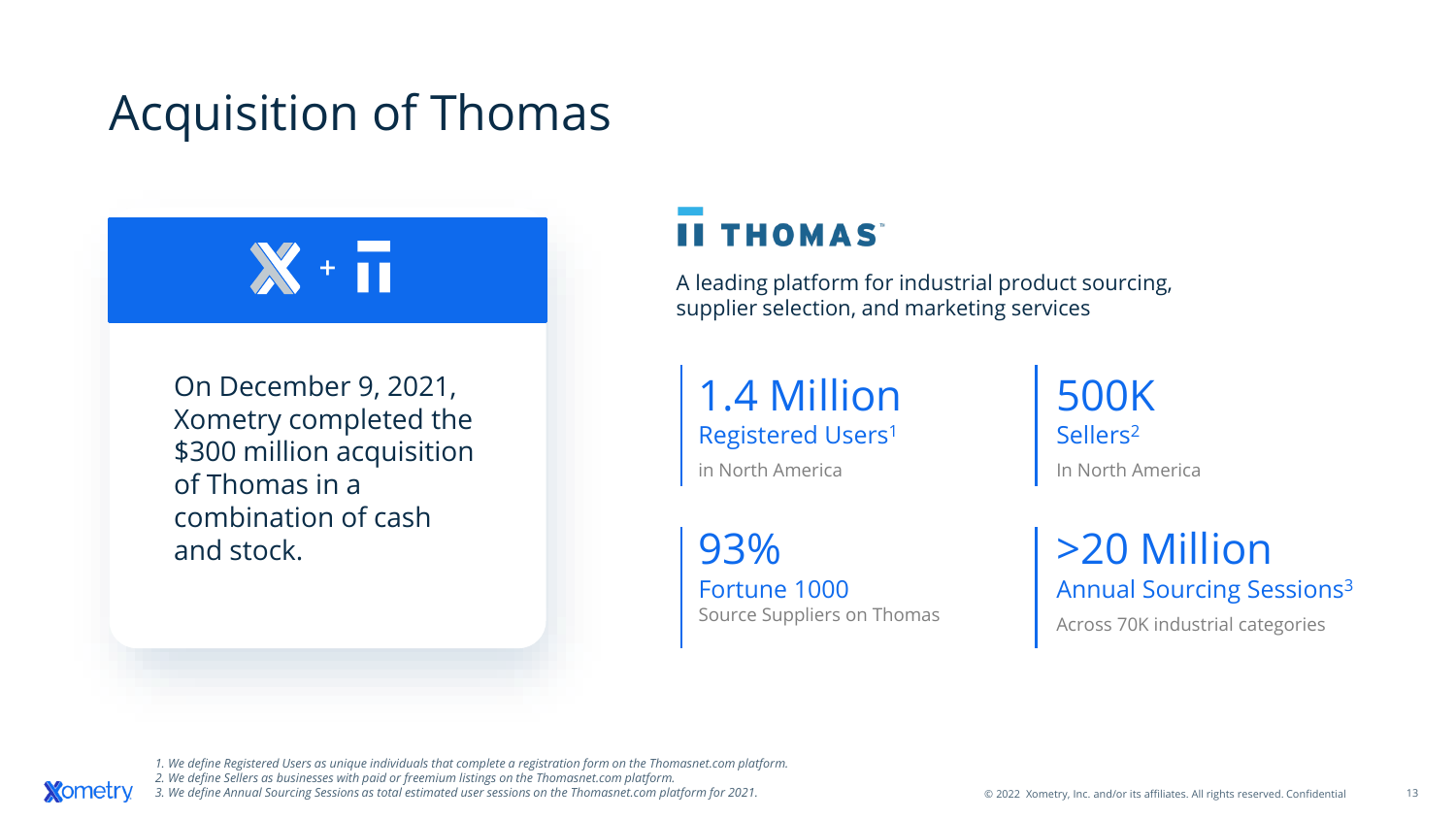# Combined Capabilities Extend Market Opportunity

# **Xometry**

- CNC Machining
- Injection Molding
- 3D Printing
- Sheet Metal
- Die Casting
- Urethane Casting

## **II THOMAS**

**70K+ Industrial Categories including**

- Tube Fabrication & Bending **Services**
- Castings

+

- **Thermoforming**
- **Forgings**
- Roll Forming
- Rubber Molding

# \$2.4T

Total addressable market

Xometry + Thomas can together best serve the end-to-end needs of buyers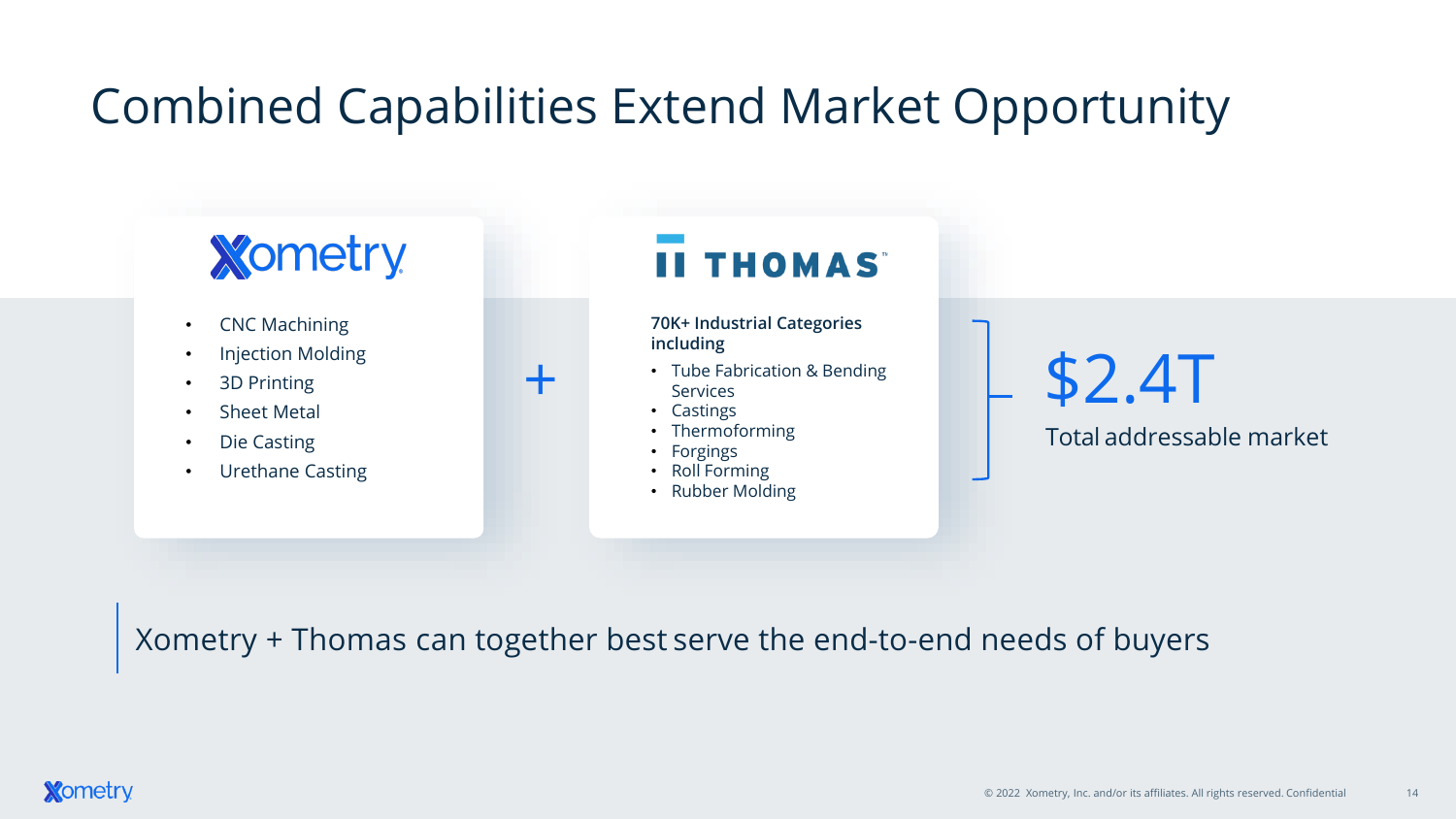# **Xometry + II THOMAS**

## Accelerates Development of Xometry's Marketplace

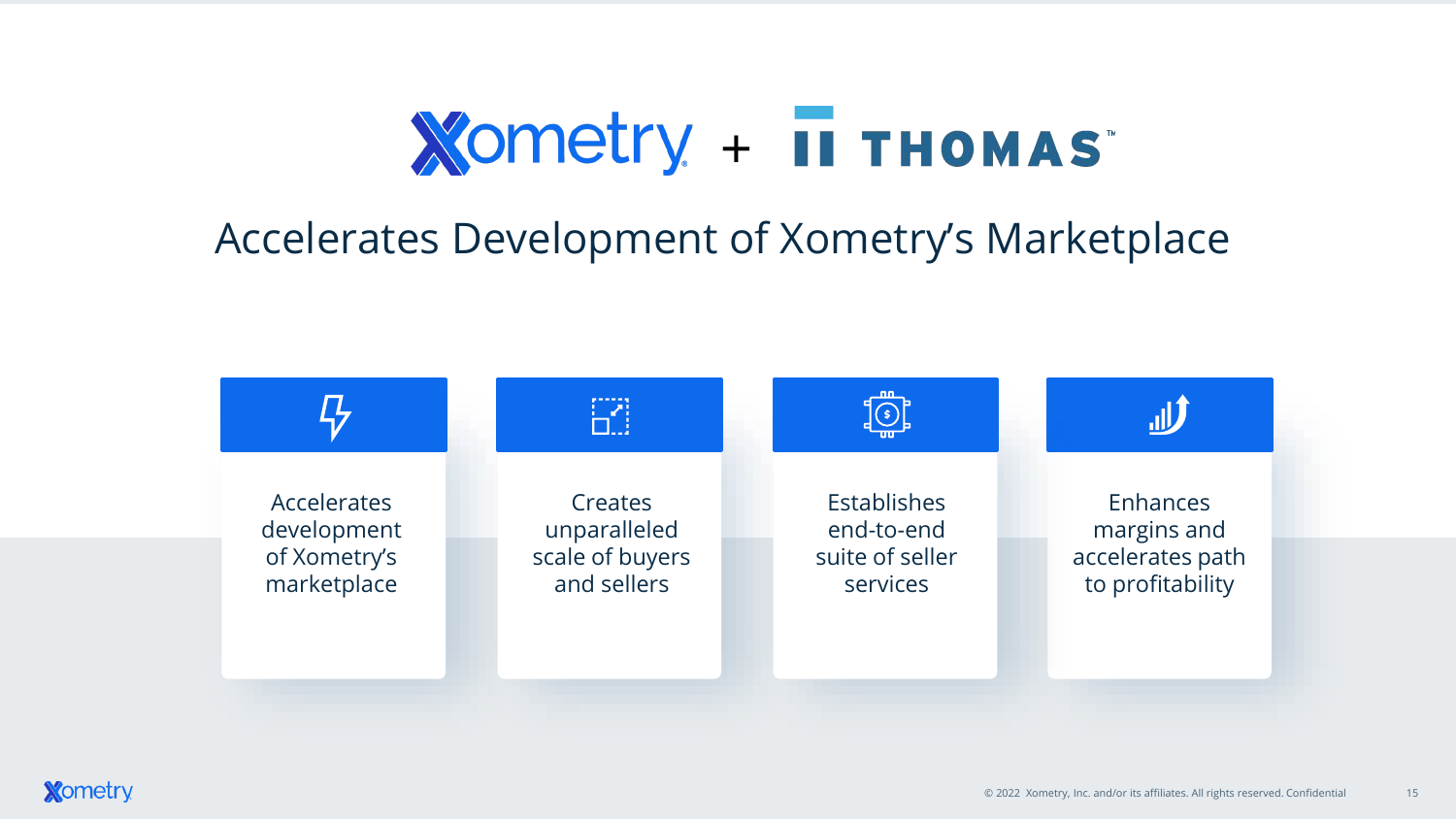# 1H Roadmap – Expanding our **Buyer Base** with Thomas Integration

Converting **1.4M+** Registered Thomas Users<sup>1</sup> into Xometry buyers

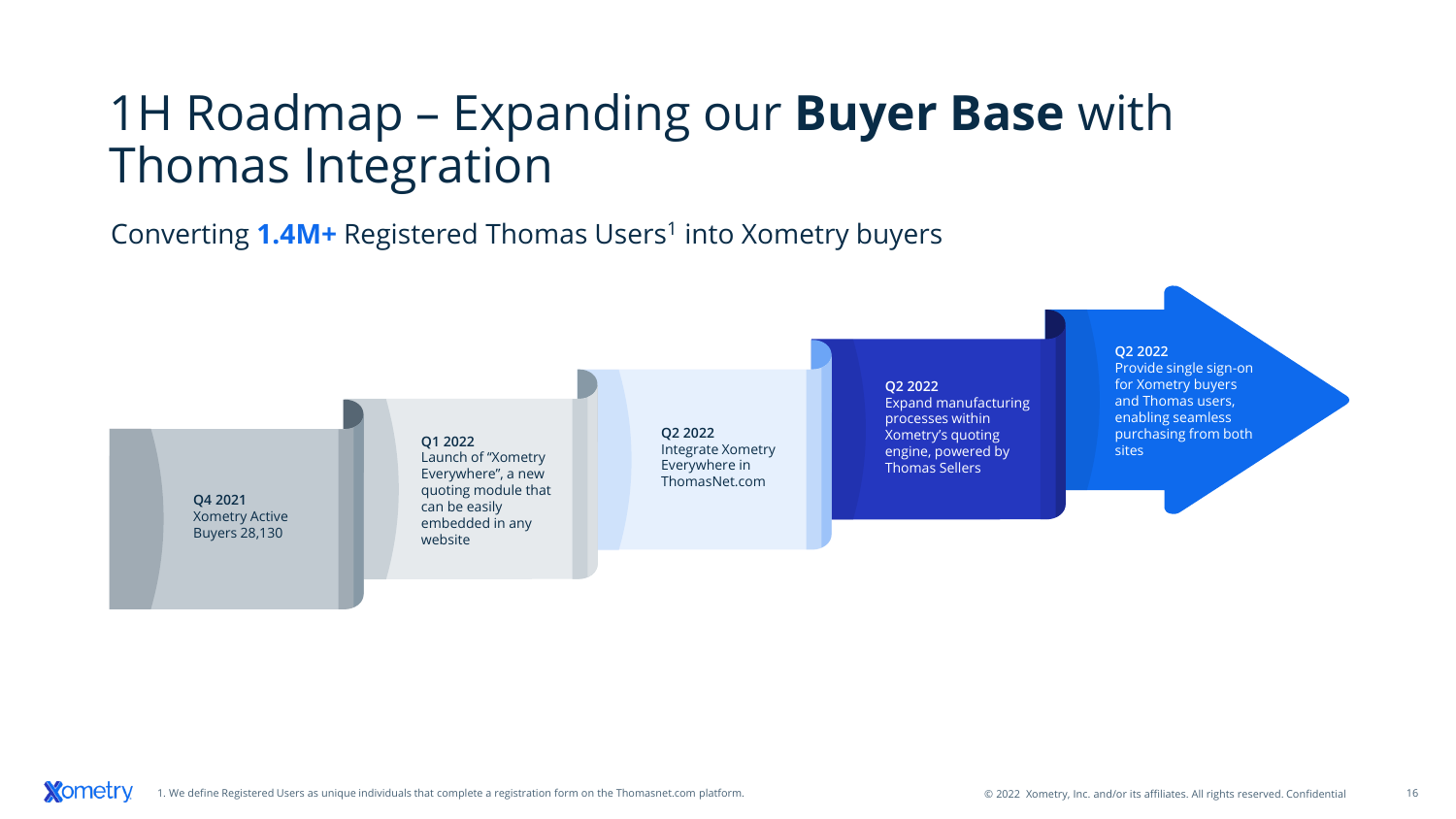# 1H Roadmap: Expanding our **Seller Base** with Thomas Integration

Converting **500K** Thomas Sellers<sup>1</sup> into Xometry Active Sellers

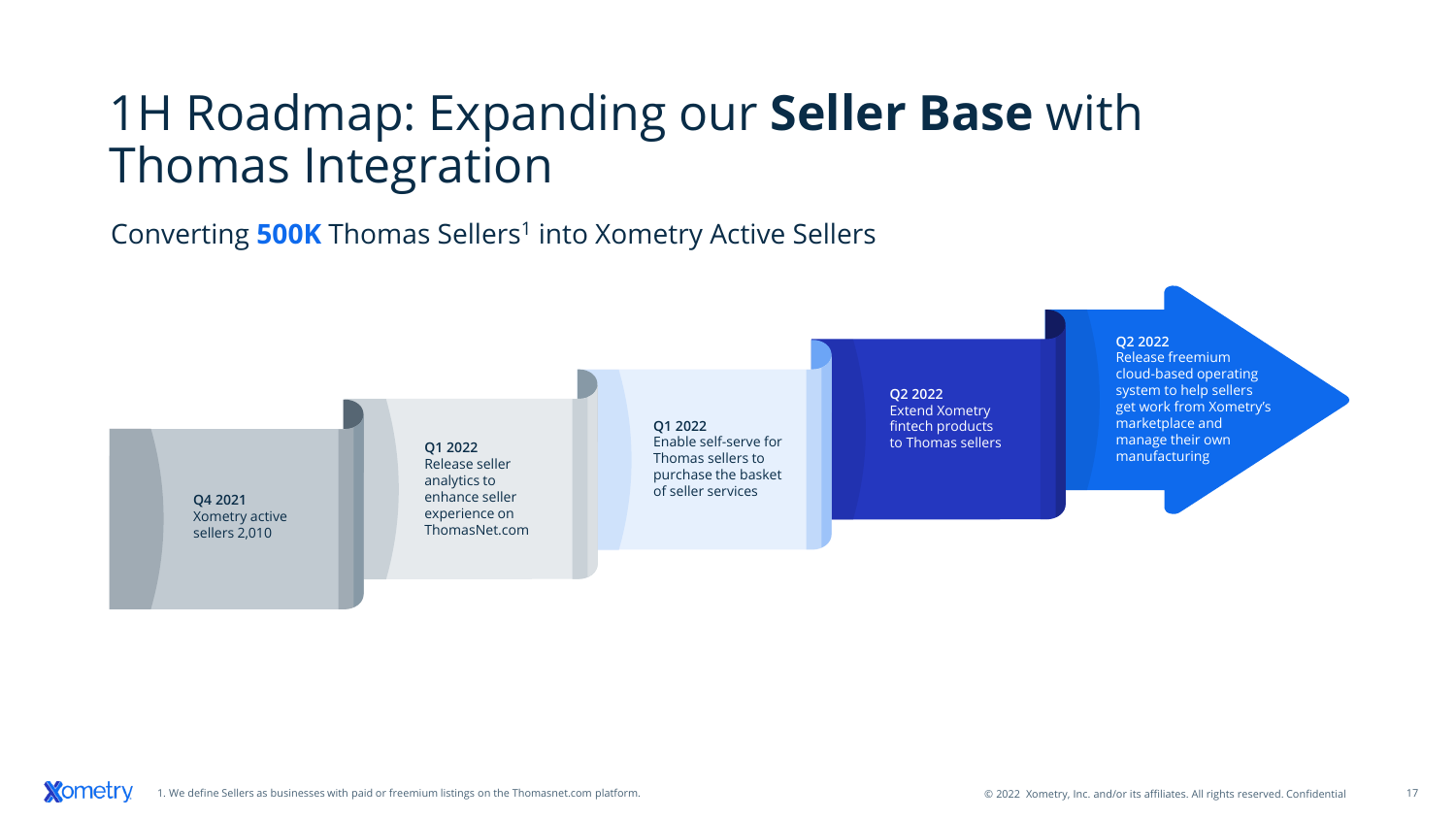# Xometry Financial Highlights

\$ in millions

**Xometry** 



\$(39.8)

1. We define Adjusted EBITDA as net income (loss) excluding interest income (expense), income tax (expense) benefit, and certain other non-cash or non-recurring items *impacting net loss from time to time, principally comprised of depreciation and amortization, stock-based compensation, transaction costs, charitable contributions, income*  from unconsolidated joint venture and *impairment charges. For additional information on non-GAAP reconciliations, please see the Appendix.*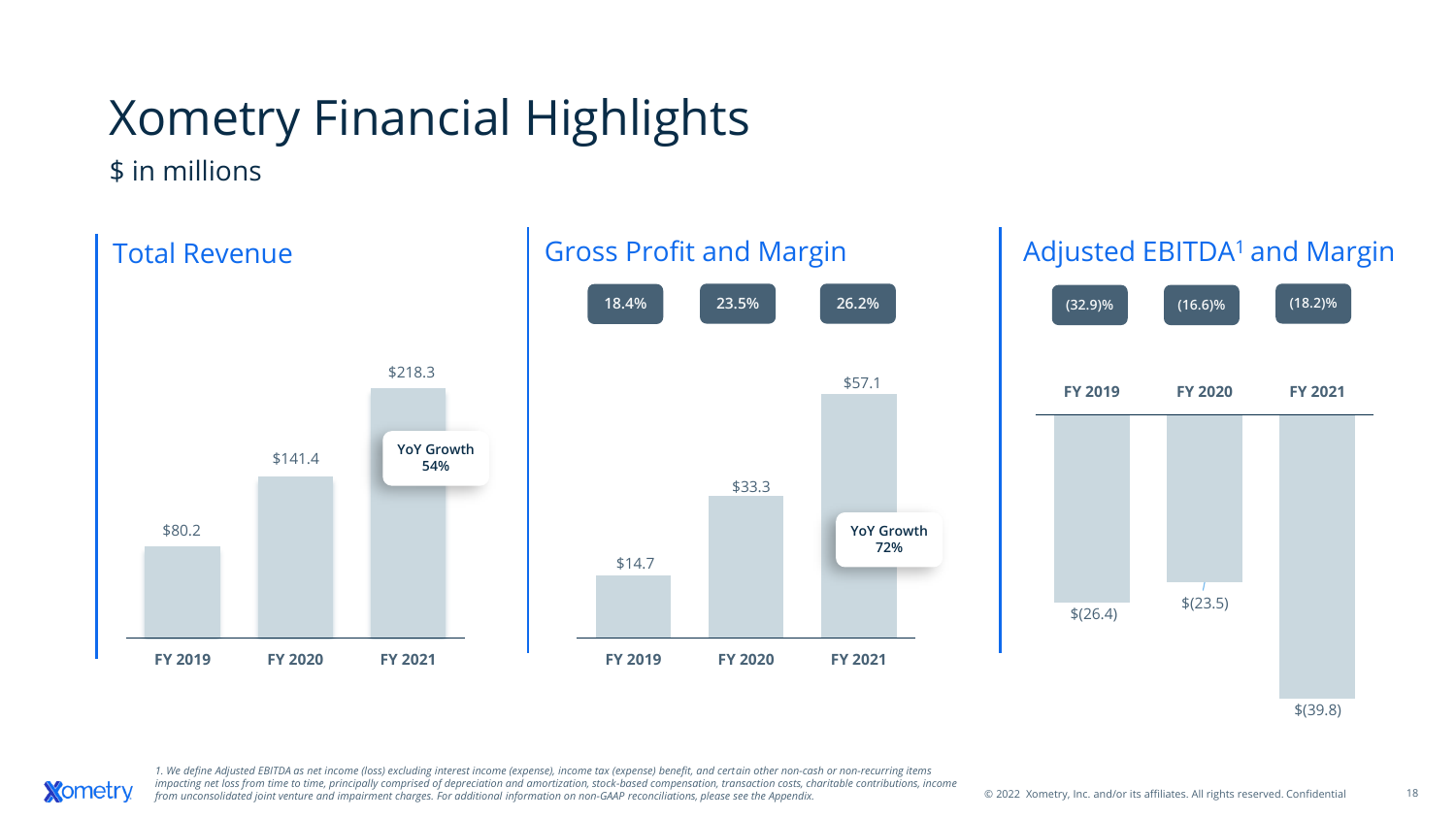# Significant Growth at Scale

\$ in millions



(1) Revenue growth year-over-year when excluding sales of masks by one customer from both periods.



 $Key$  = Thomas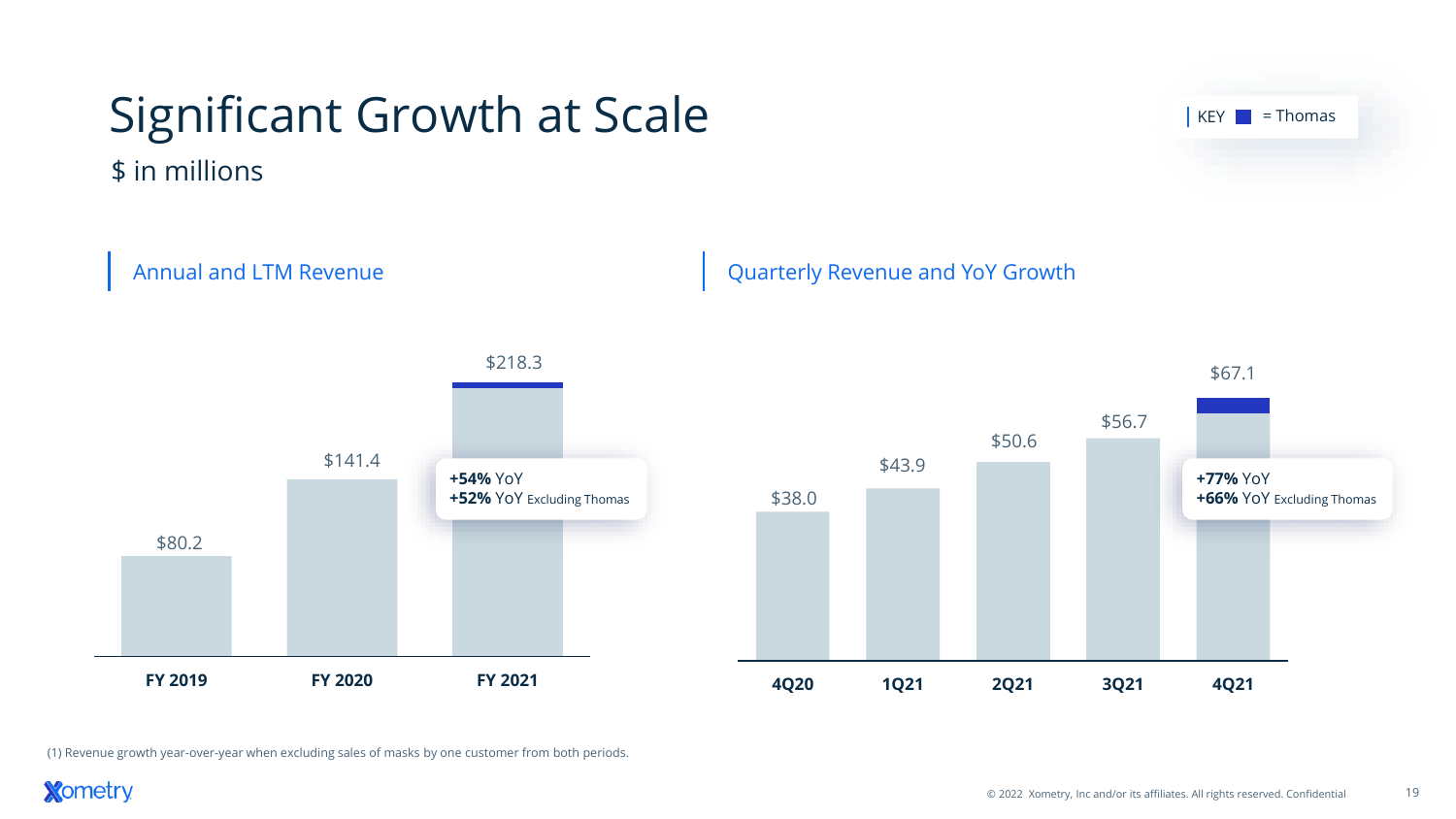# Revenue Predictability Underscored by Existing Accounts

Percentage of Revenue from Existing Accounts(1)



(1) We define an existing account as an account where at least one buyer has made a purchase on our marketplace.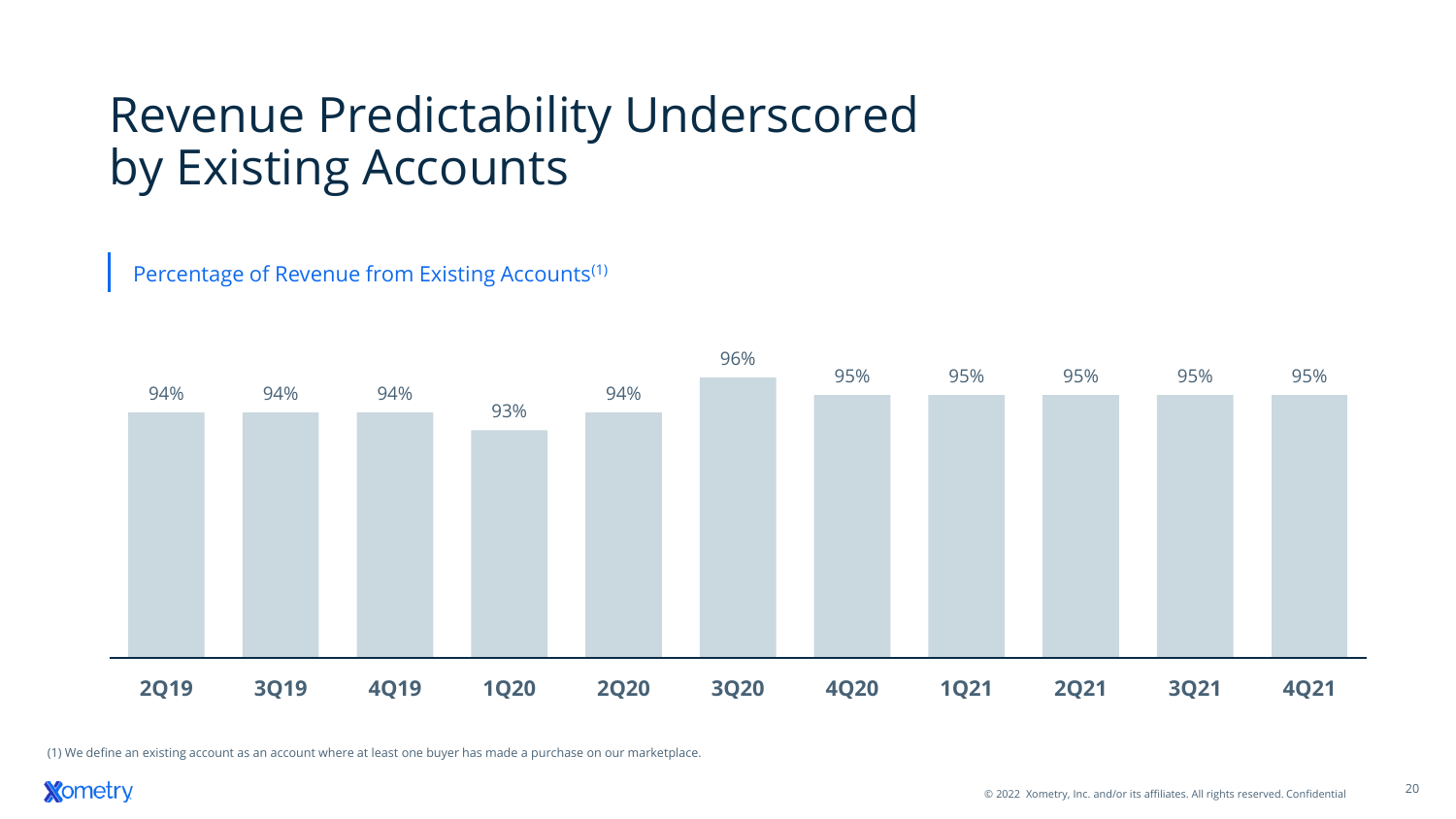

### Supporting Expanding Gross Margin \$ in millions

Note: For a reconciliation of Adjusted EBITDA and Adjusted EBITDA Margin to the most directly comparable GAAP measure, see Appendix. Margins are as a percent of revenue.

 $KEY \nightharpoonup = \nightharpoonup$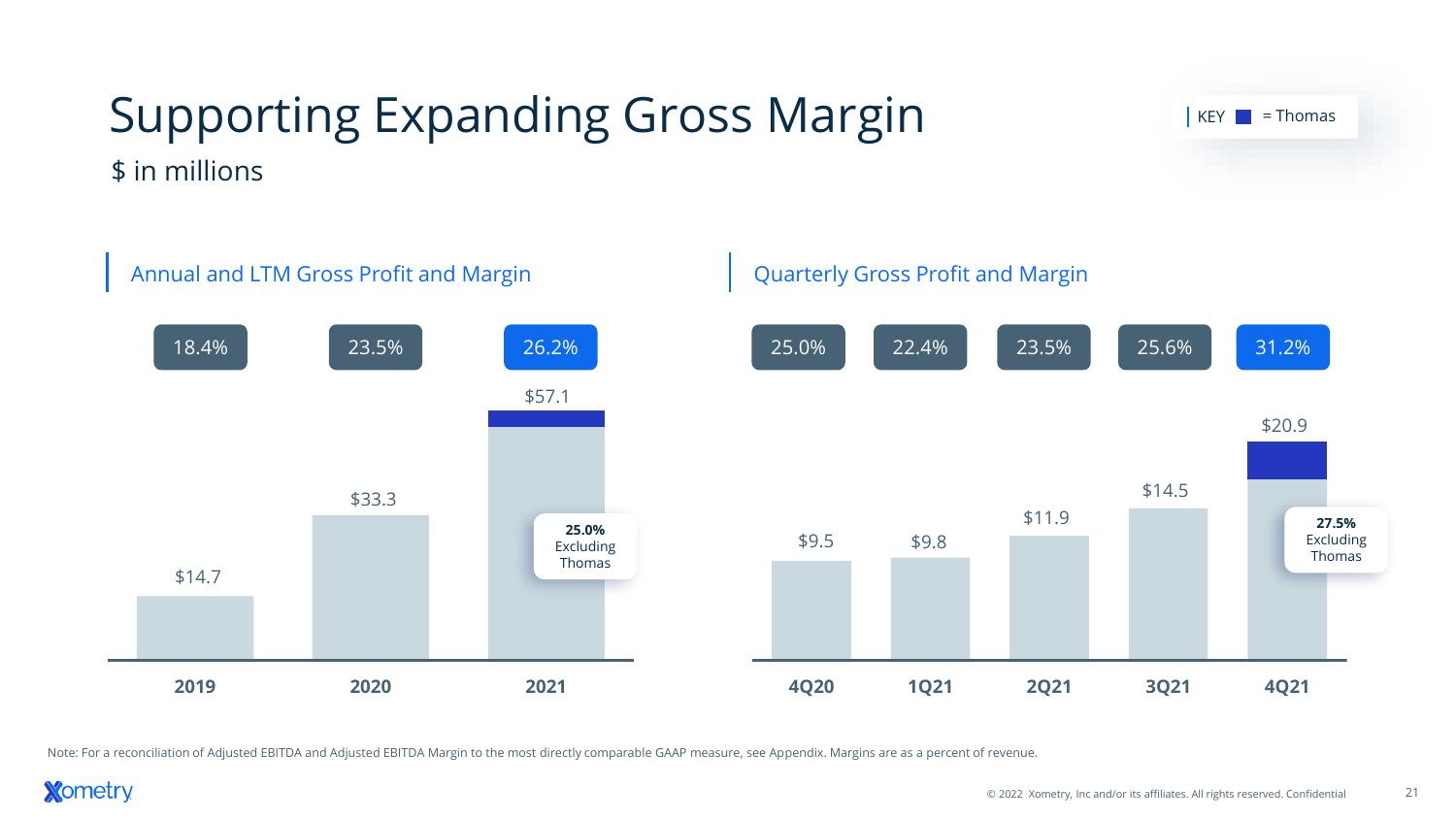

Investments to Drive Long Term Growth

 $\$(8.8)$   $\$(9.1)$ \$(10.0) \$(11.9) **4Q20 1Q21 2Q21 3Q21 4Q21** \$(39.8) **2019 2020 2021**

Note: For a reconciliation of Adjusted EBITDA and Adjusted EBITDA Margin to the most directly comparable GAAP measure, see Appendix. Margins are as a percent of revenue.

**Xometry** 

 $KEY \nightharpoonup = \nightharpoonup$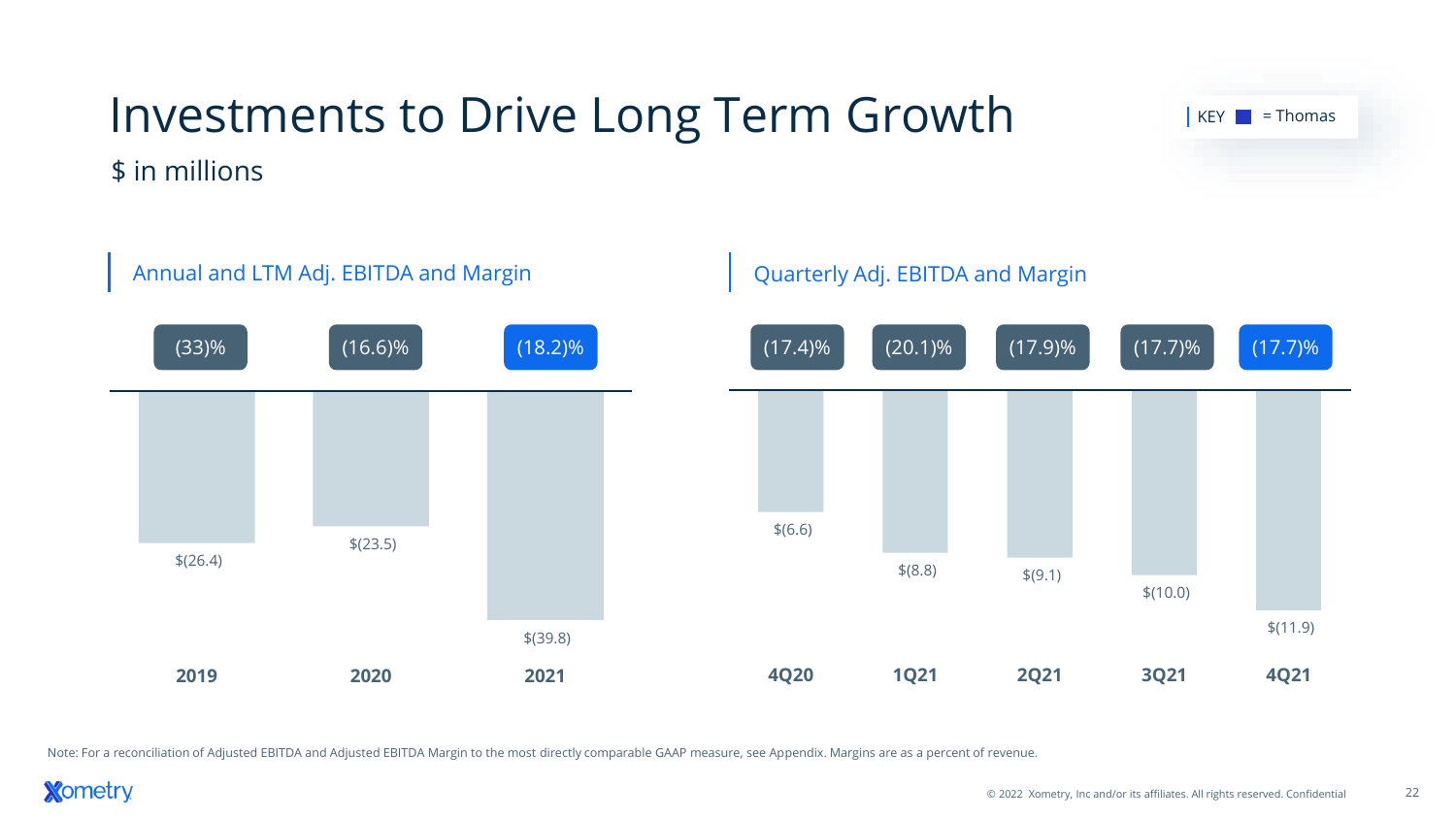# Non-GAAP Operating Expenses

#### **(% of Revenue)**

Including Thomas from the Acquisition Date December 9, 2021



(1) Excludes stock-based compensation, depreciation, and amortization.

(2) Excludes charitable contribution and transaction costs.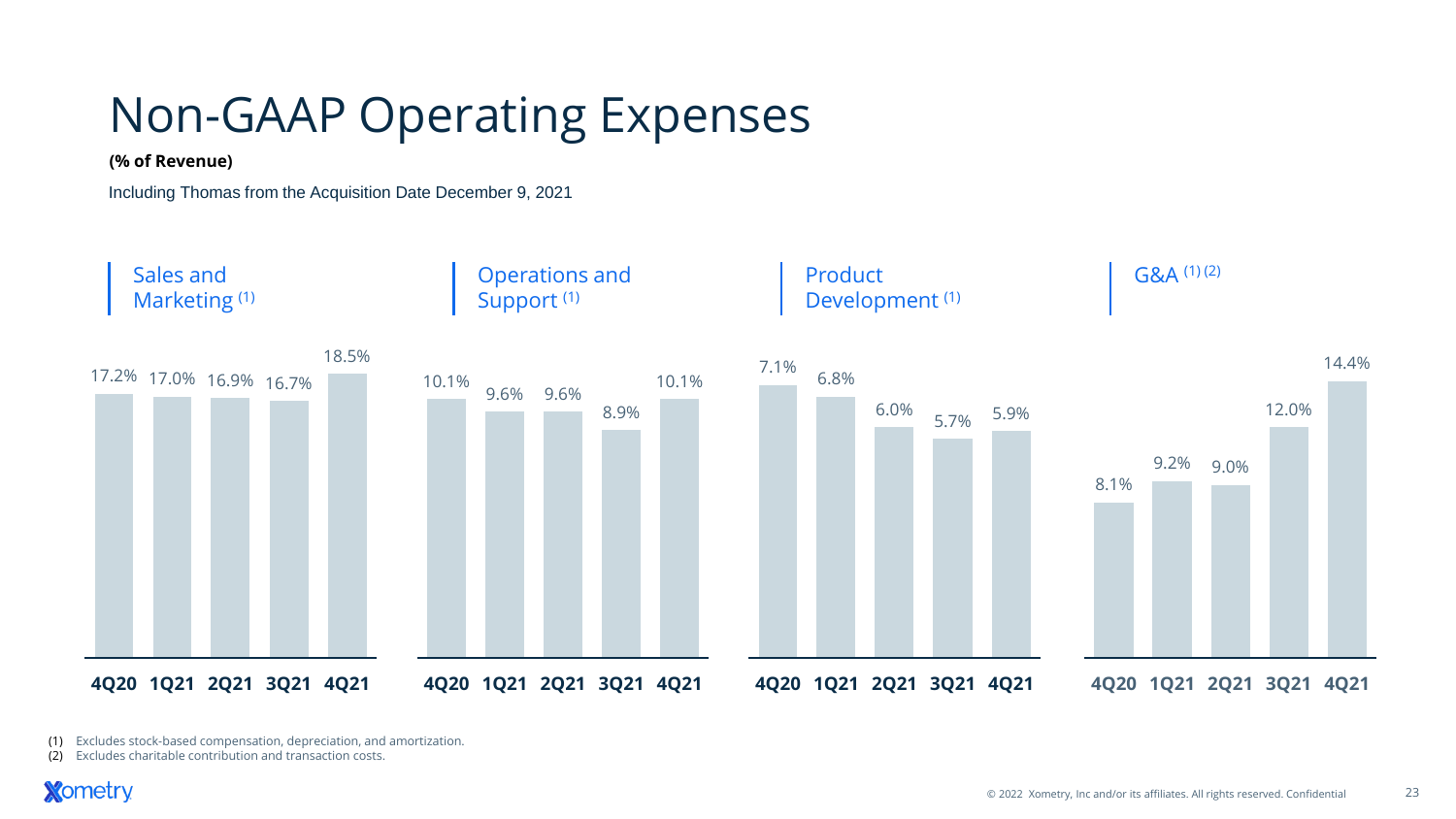# Significant Opportunity for Long Term Growth

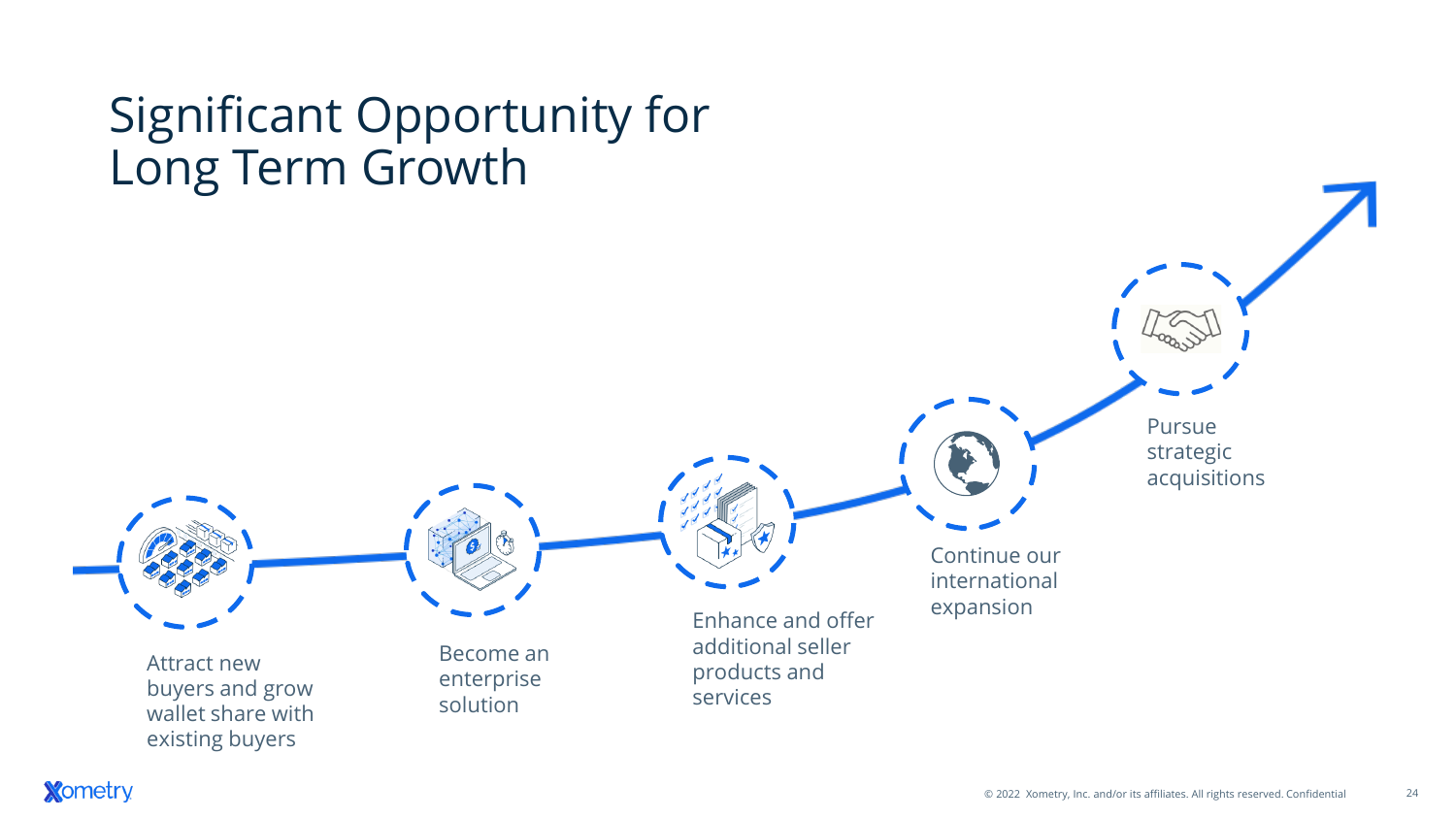# Accelerating the Digitization of the Manufacturing Industry

| <b>Powerful Marketplace</b>         | Al-powered global online marketplace connecting buyers and sellers, creating<br>powerful network effects              |
|-------------------------------------|-----------------------------------------------------------------------------------------------------------------------|
| Impressive Growth                   | Driving strong growth within existing accounts and predictable revenue through<br>land-and-expand enterprise focus    |
| <b>Expanding Seller Services</b>    | Growing seller services including Thomas Marketing Services, fintech, supplies, and<br>a cloud-based operating system |
| <b>Attractive Financial Profile</b> | Expecting strong revenue synergies from Thomas; gross margin and adjusted<br><b>EBITDA margin accretive</b>           |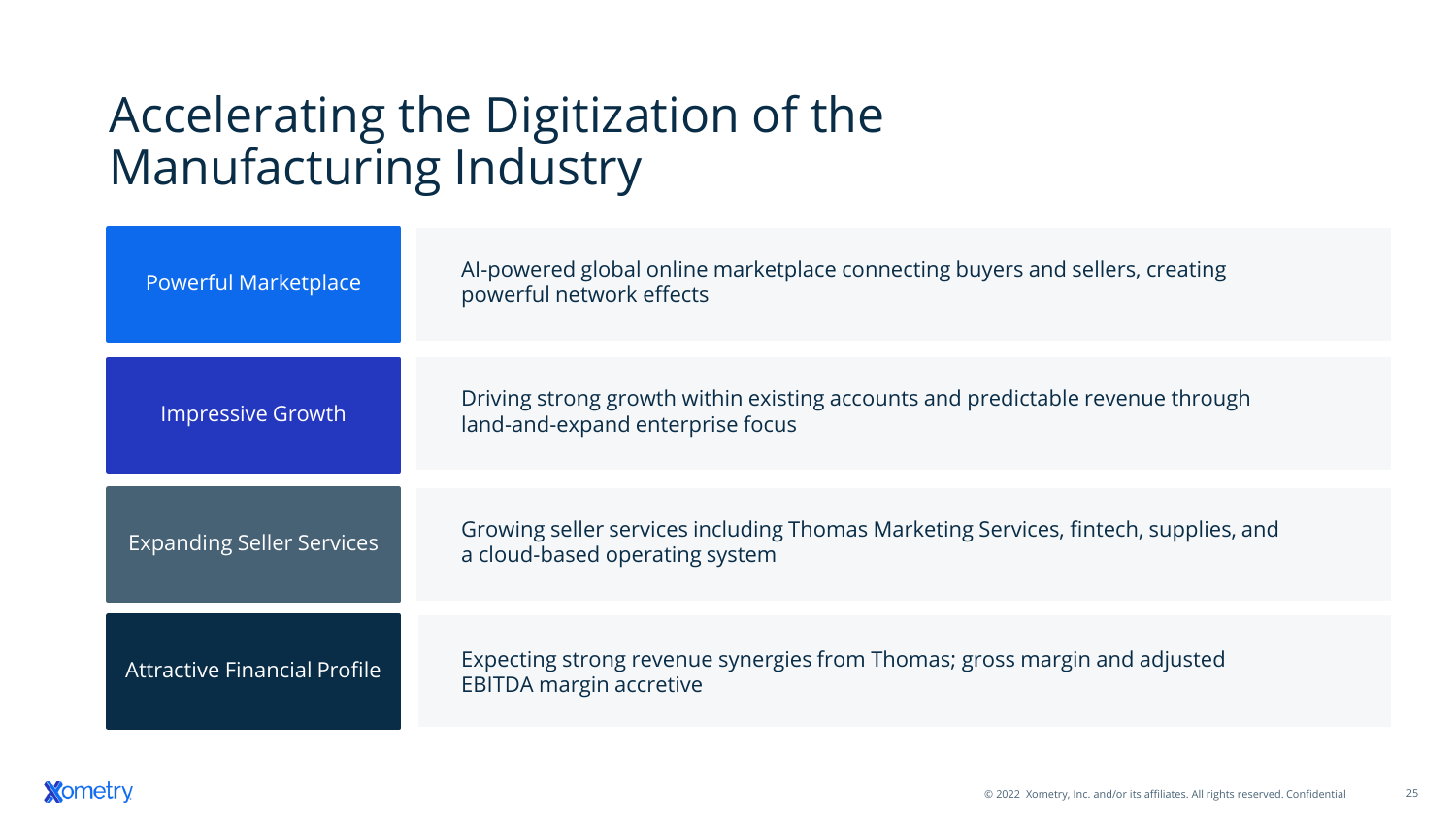# Forward Guidance

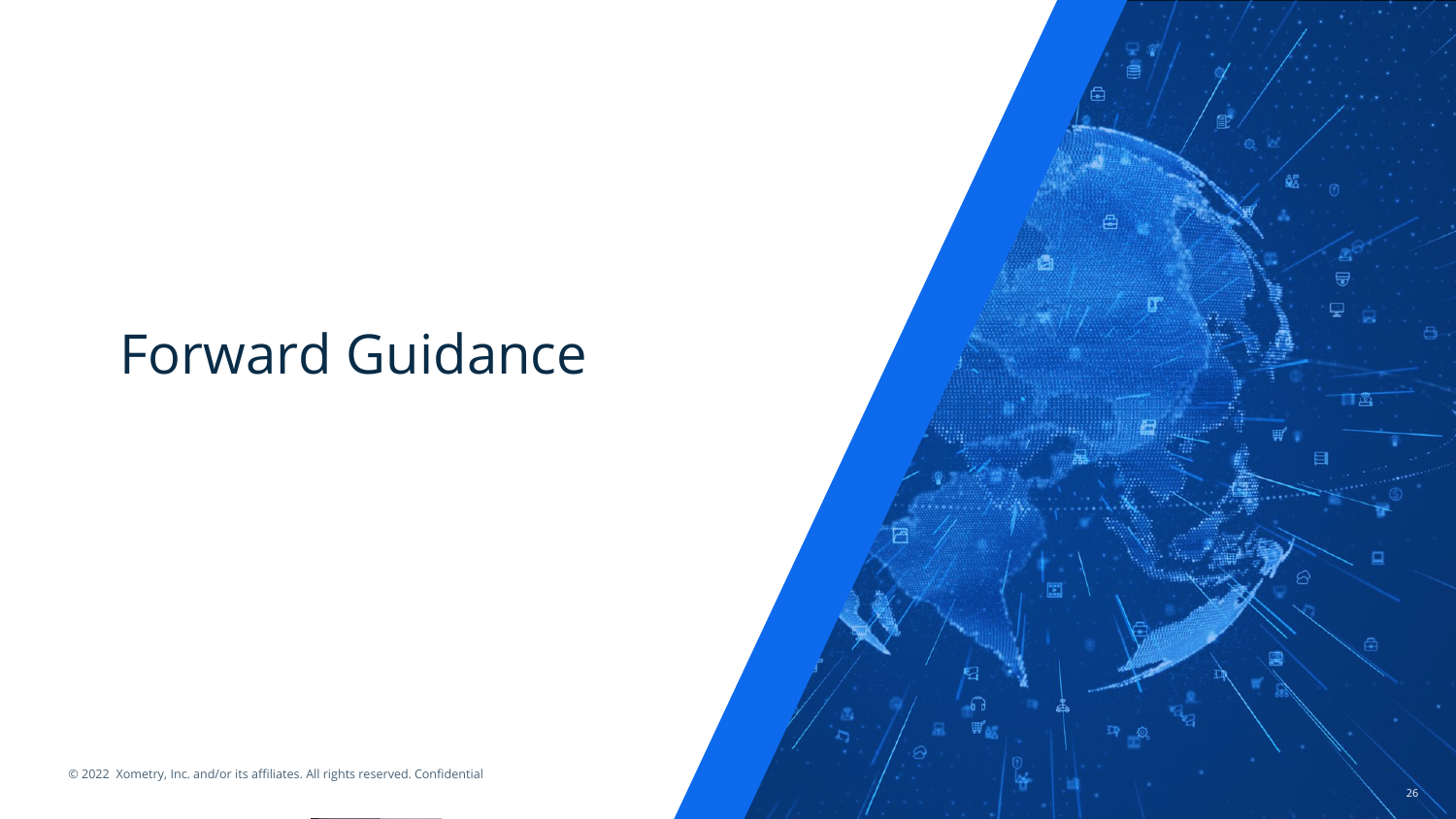

**(\$ in millions)**

|                        | Q1 2022       |             | Full Year 2022 |             |  |  |  |
|------------------------|---------------|-------------|----------------|-------------|--|--|--|
|                        | (in millions) |             | (in millions)  |             |  |  |  |
|                        | Low           | <b>High</b> | Low            | <b>High</b> |  |  |  |
| Revenue                | \$81.0        | \$82.0      | \$390.0        | \$400.0     |  |  |  |
| <b>Adjusted EBITDA</b> | \$(13.5)      | \$(12.5)    | $$$ (36.0)     | $$$ (32.0)  |  |  |  |

Note: For a reconciliation of Adjusted EBITDA and Adjusted EBITDA Margin to the most directly comparable GAAP measure, see Appendix.

**Xometry**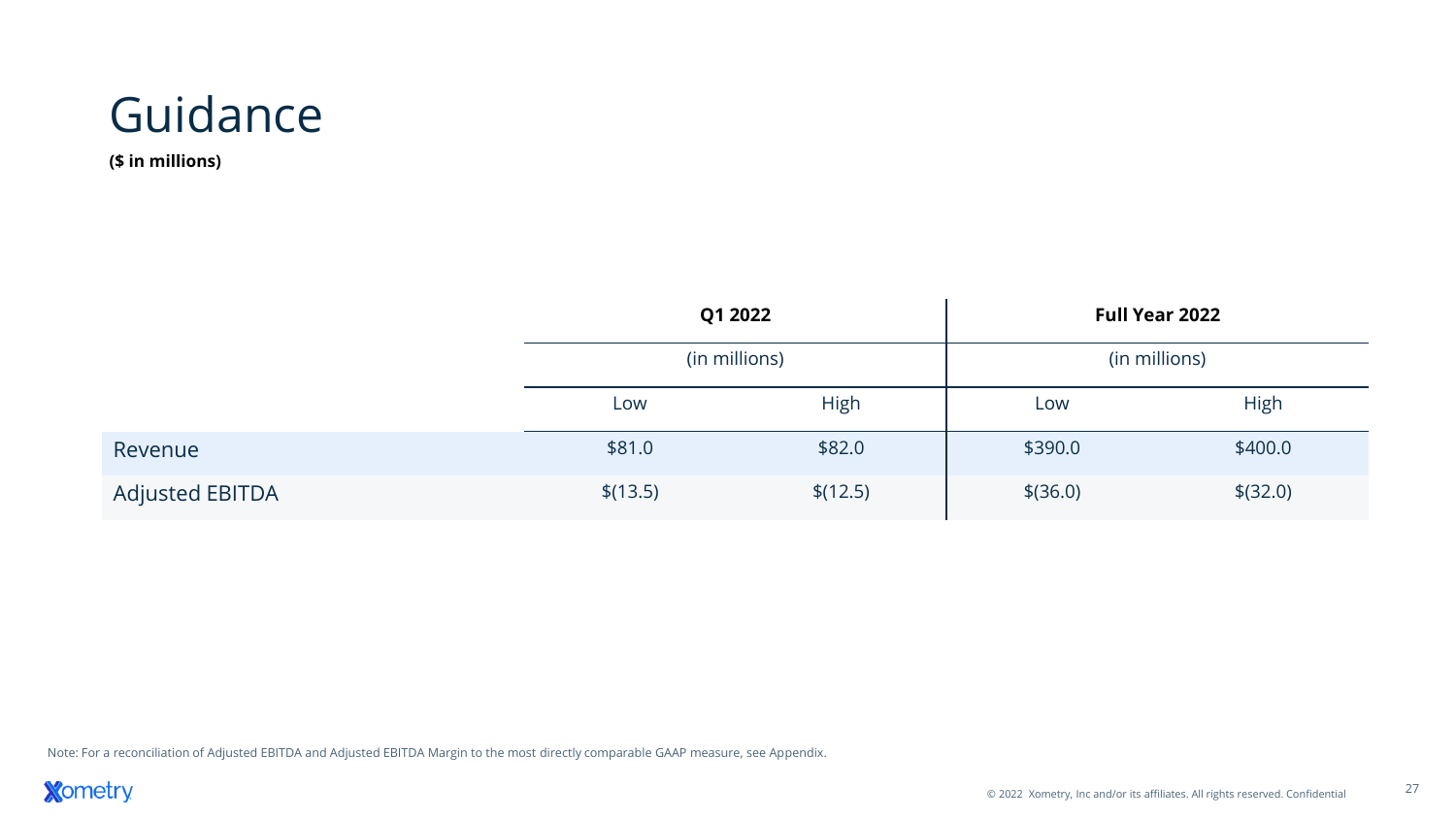# Appendix